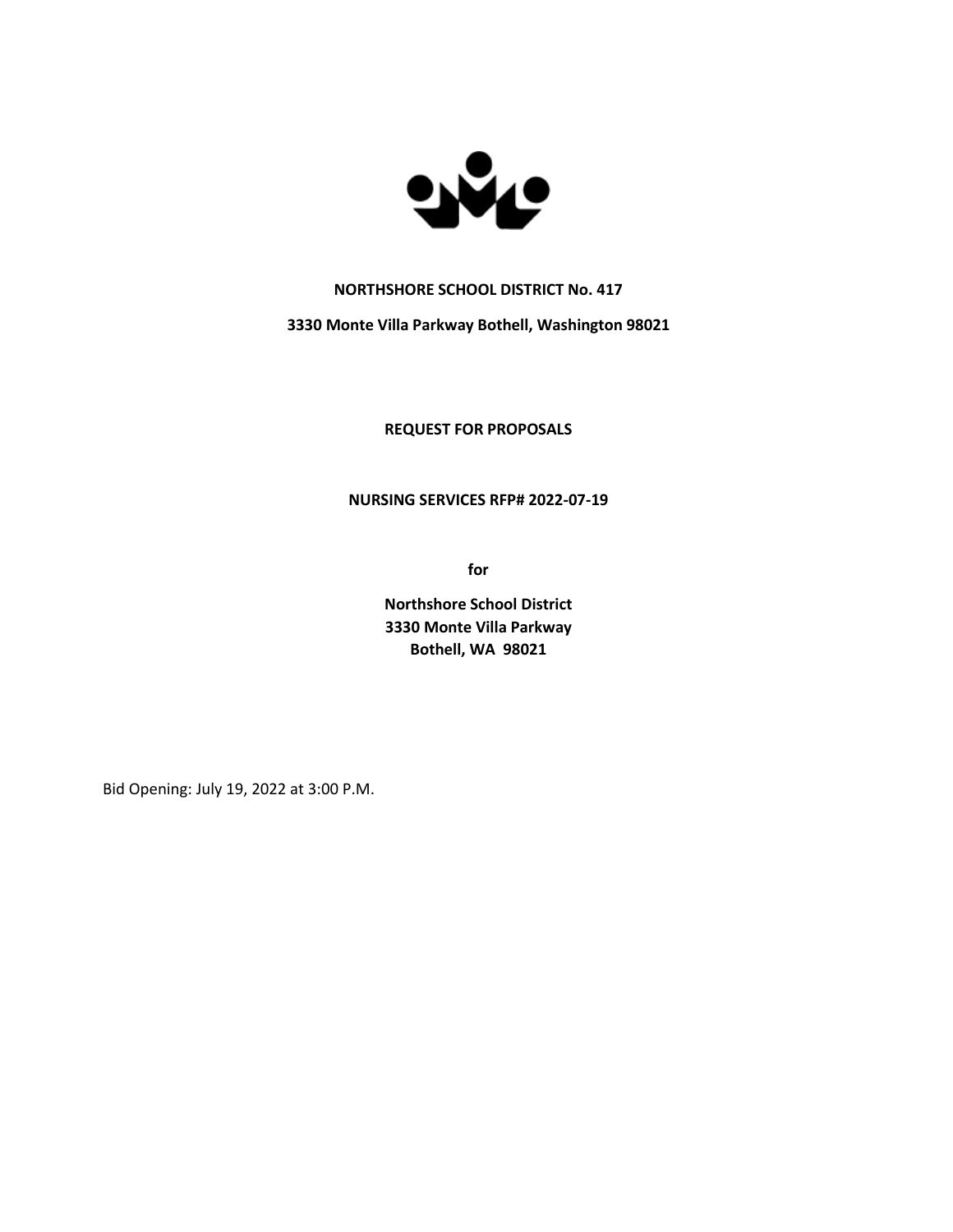#### NORTHSHORE SCHOOL DISTRICT NURSING SERVICES RFP# 2022-07-19

### **REQUEST FOR PROPOSALS**

### **NURSING SERVICES RFP# 2022-07-19**

### **DUE JULY 19, 2022 at 3:00 PM**

Notice is hereby given that sealed proposals will be received by the Northshore School District No. 417, Bothell, WA, hereinafter referred to as District, from qualified Bidders to provide Nursing Services on behalf of District families and students, effective the start of 2022-2023 school year.

Estimated annual value: \$400,000

Each proposal shall be in accordance with the Request for Proposals Document. The Northshore School District reserves the right to reject any or all proposals, and to waive any informalities or irregularities in the RFP process. The Request for Proposals document(s) is available [https://www.nsd.org/our](https://www.nsd.org/our-district/departments/business-services/purchasing/business)[district/departments/business-services/purchasing/business](https://www.nsd.org/our-district/departments/business-services/purchasing/business) and WEB[S https://pr-webs-vendor.des.wa.gov](https://pr-webs-vendor.des.wa.gov/)  Small Businesses and Minority and Women- Owned Businesses are encouraged to apply.

Publication(s):

Seattle Daily Journal of Commerce; June 8, 2022 and June 13, 2022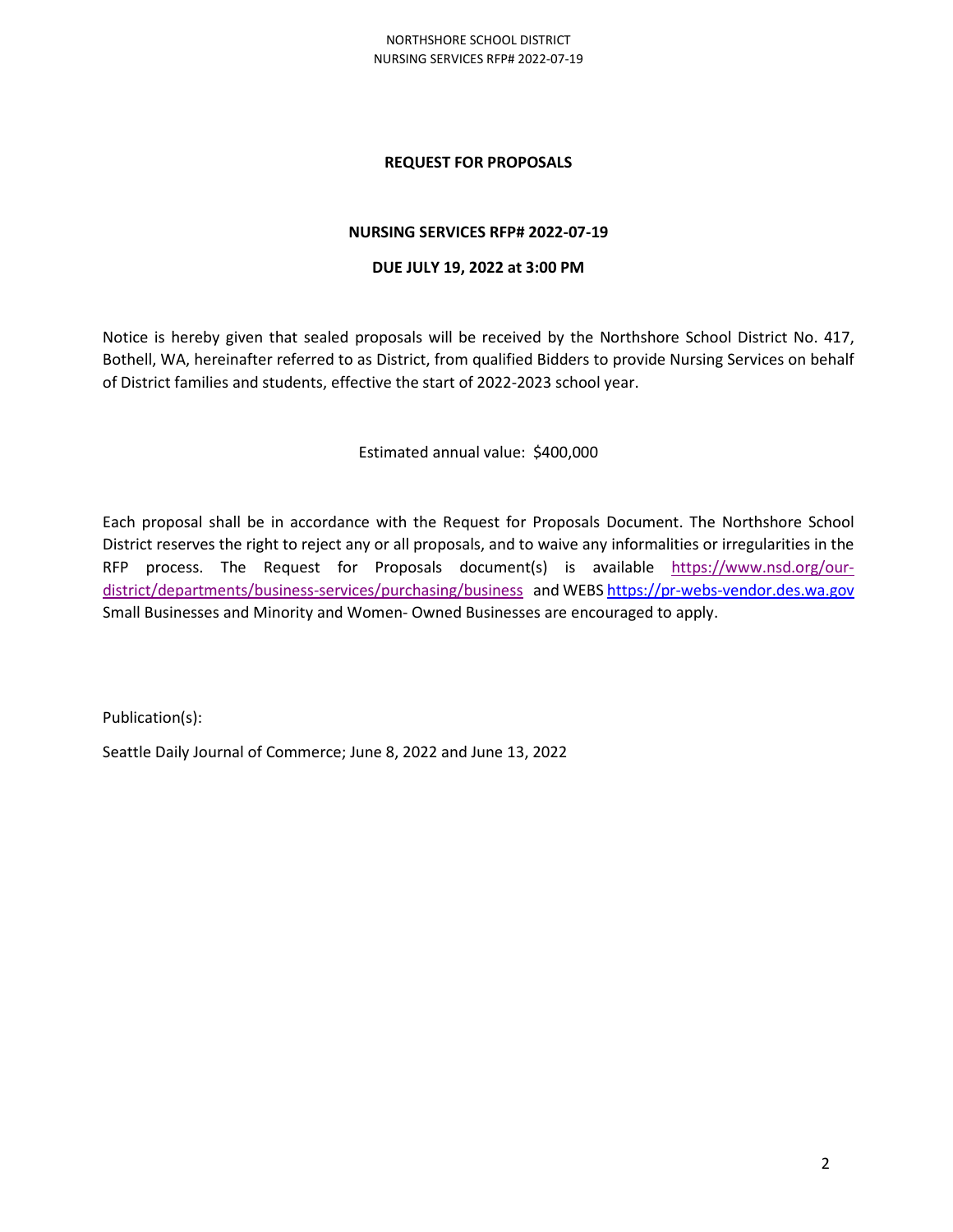# **Table of Contents**

### **Section Page Numbers**

- Part 1 [Introduction](#page-3-0) 4
- Part 2 [Instructions](#page-6-0) to Bidders 4-5
- Part 3 [Preparation of Proposal 5-6](#page-9-0)
- Part 4 Contract General Terms and Conditions 6
- Part 5 Scope of Work 7-10
- Part 6 Content, Form, and Evaluation of Proposals 10-13
- Attachment A Company Information and References Form 17-18
- Attachment B Certification Form 19
- Attachment C Debarment and Anti-Lobbying Certification 20-21
- Attachment D Wage Theft Prevention Certification 22
- Attachment E Cooperative Purchasing Information 23
- Attachment F Cost Proposal Information 24
- Exhibit G Sample Contract 25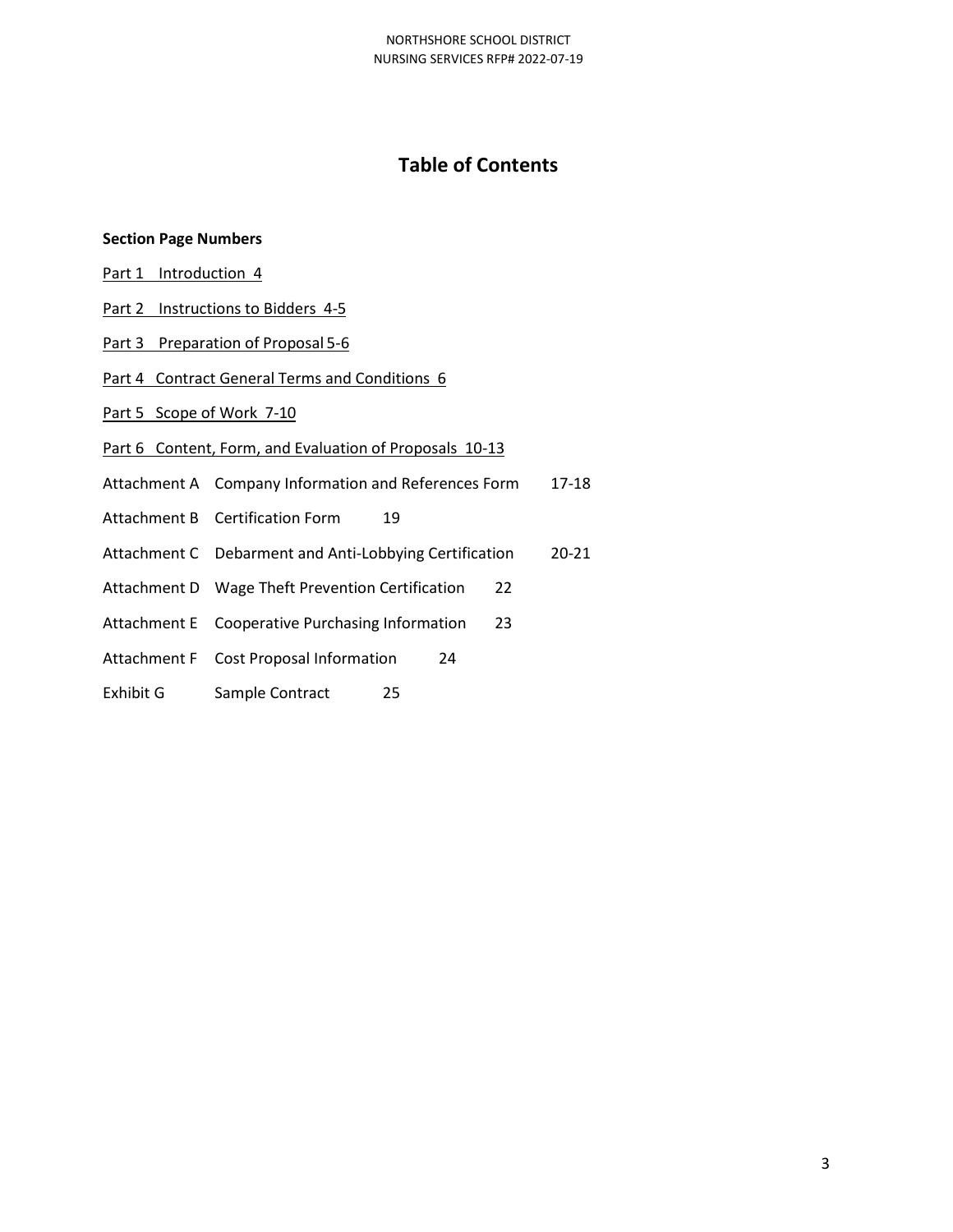# INFORMATION AND GENERAL INSTRUCTIONS

# <span id="page-3-0"></span>**I. INTRODUCTION**

- A. PROJECT BACKGROUND
	- a. Nursing Agencies provide services for NSD students and their families that may include, but not be limited to, accompanying student(s) to and from school on the bus, and providing nursing care to student(s), subject to individual medical needs.
	- b. Nursing Services are frequently funded by federal monies, and as such, requires the District to adhere to Federal Acquisition Regulations (FAR) to formally solicit and award contract(s).
- B. OBJECTIVE

The District desires to create a roster of responsive, responsible bidder(s), who are awarded contract(s) through a formal bid process that complies with Federal and State procurement guidelines in order to provide nursing services as set forth in this request for proposal. The District may award multiple Bidders, reject all proposals, waive informalities in the proposal process, or do nothing at all.

# **II. INSTRUCTIONS TO BIDDERS**

A. GENERAL INSTRUCTIONS TO BIDDERS:

Northshore School District ("District") is requesting proposals (RFP) from responsible and responsive Bidders of nursing services that will best meet the needs of the District.

Bidder shall submit one (1) clearly marked original RFP, and one (1) electronic copy of the proposal in PDF format on a flash drive. Proposals are to be submitted in a sealed envelope or box addressed to:

Joy Kuhlmann, Contracts and Procurement Manager Northshore School District 3330 Monte Villa Parkway Bothell, WA 98021

The envelope/box shall contain the following information on its face:

• Name of the Bidder, Bidder's address, and the title "Nursing Services RFP# 2022-07-19"

It is the sole responsibility of the Bidder to see that its proposal is received at the designated location by the designated time. Late bids will not be opened. Proposals shall be hand-delivered or sent via certified mail to ensure that they are received by the due date and time. **Electronically transmitted or faxed proposals will not be accepted.**

B. AWARD

District intends to award contract(s) to responsive and responsible Bidder(s) whose proposal offers the best overall value to the District. Additional information about scoring of proposals can be found in Section 6 below. Distribution of this RFP or receipt of any proposal shall not constitute a commitment by the District to any Bidders. If it is determined that the submitted proposals are not economically beneficial to the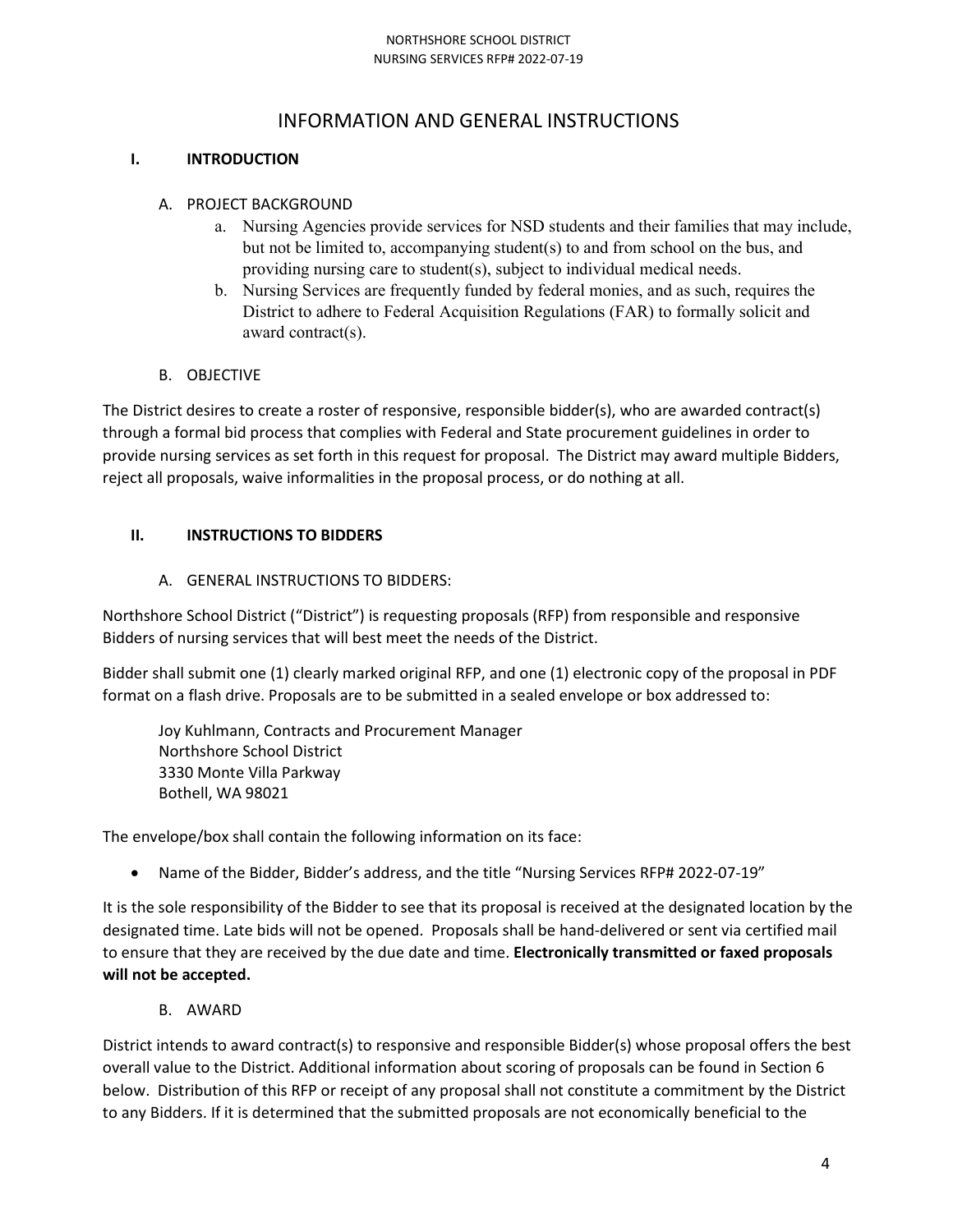District or for other business reasons, the District may, at its sole discretion, reject all proposals or waive informalities in the request for proposal process.

C. TERM

The initial term of this contract will run for three (3) consecutive years, from September 1, 2022 through August 31, 2026 and will include an option to extend annually for up to two (2) additional years. The successful Bidder(s) must certify that all of the services proposed are readily available and that District will not incur costs in excess of the proposed rates for the duration of the contract period and any optional extension terms.

D. TIMELINE

The following is a draft schedule of procurement activities related to this RFP:

| <b>Date</b>         | <b>Activity</b>                                                                       |  |
|---------------------|---------------------------------------------------------------------------------------|--|
| 6/06/2022           | Date of First Advertisement                                                           |  |
| 6/13/2022           | Date of Second Advertisement                                                          |  |
| 7/07/2022           | Last Day to Submit Questions or Requests for Clarifications                           |  |
| 7/08/2022           | Publish addenda as necessary                                                          |  |
| 7/19/2022 at 3:00PM | Proposal Due Date, Public Bid Opening at District Administrative Office<br>at 3:00 PM |  |
| 7/27/2022           | Notice of Intent to Award (All Bidders Notified), Board Agenda item due               |  |
| 8/08/2022           | Board Approval, Contract Awarded                                                      |  |
| September 1, 2022   | <b>Contract Period Begins</b>                                                         |  |

## **III. PREPARATION OF PROPOSAL**

A. SUBMITTALS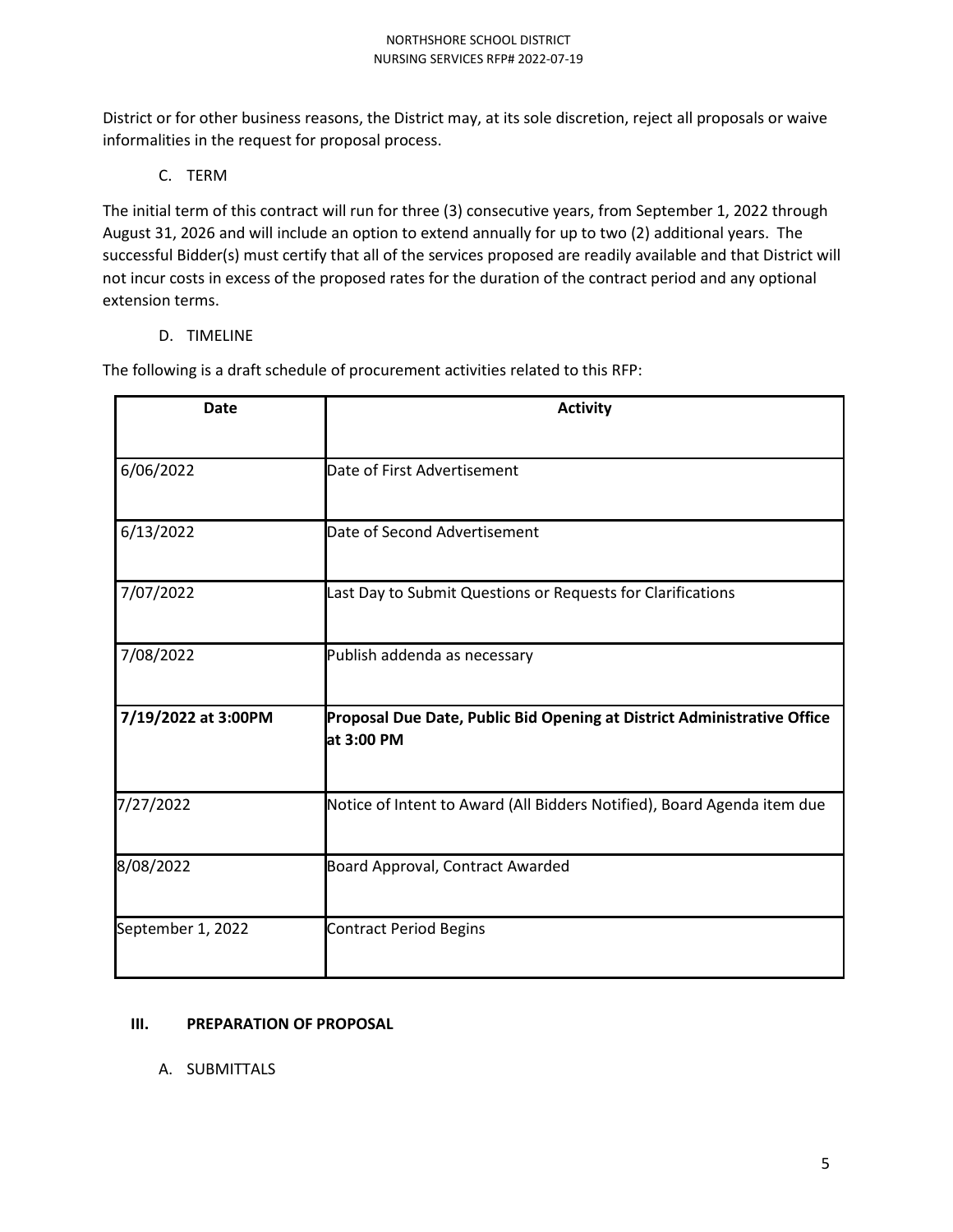Bidder must submit a complete proposal in accordance with the requirements of Section 6 below. All costs in submitting a proposal, responding to inquiries, and if requested, demonstration of services shall be borne in full by the interested Bidder.

Required Bid Document Attachments include (but not limited to):

- Attachment A Company Information and References
- Attachment B Bid Certification
- Attachment C -Debarment and Anti-Lobbying Certification
- Attachment D Wage Certification
- Attachment E Cooperative Purchasing Information
- Attachment F Cost Proposal Template

## B. SIGNATURES

The proposal cover letter and all required forms must be signed in the name of the Bidder and must bear the title and signature of the person duly authorized to sign the proposal. **Missing required signatures may result in non-responsive bid determination.**

## C. WITHDRAWAL OF PROPOSAL

Any Bidder may withdraw its proposal, either personally or by written request, at any time prior to the scheduled closing time for receipt of proposals. Proposals cannot be withdrawn after the deadline and will be valid for a period of 90 days from the date due.

## D. EXAMINATION OF RFP REQUIREMENTS, QUESTIONS

Bidders shall thoroughly examine and be familiar with all instructions, conditions, and/or specifications. The failure of a Bidder to receive or examine any form, attachment, clarification, addendum, or other document, or visit to the site when required in order to acquaint the Bidder with existing conditions, shall in no way relieve the Bidder from obligations concerning the proposal or the contract. The submission of a proposal shall be taken as prima facie evidence of compliance with this section.

## E. LICENSING REQUIREMENTS

The Bidder must be licensed to do business in the state of Washington, and able to meet all requirements and possess any and all permits and/or licenses required to provide nursing services.

F. QUESTIONS

Questions or requests for interpretation of specifications must be emailed to Joy Kuhlmann, Contracts and Procurement Manager, at [jkuhlmann@nsd.org,](mailto:jkuhlmann@nsd.org) referencing the title of this RFP in the subject line. Interpretations and answers to questions shall be communicated by a formal Clarification document that will be made available to all Bidders. Any Addendum or Clarification issued will be posted to the District website [\(www.nsd.org/business\)](http://www.nsd.org/business). It is the responsibility of the Bidder to check the District website regularly for updates. No oral interpretation of any provision in the proposal documents will be made to any Bidder.

During the time-period that this RFP is active beginning with the date of first advertisement and ending with the date of contract award, no Bidder shall have any communication with any employee or contractor of District about this RFP except for Joy Kuhlmann, Contracts and Procurement Manager. Violations of this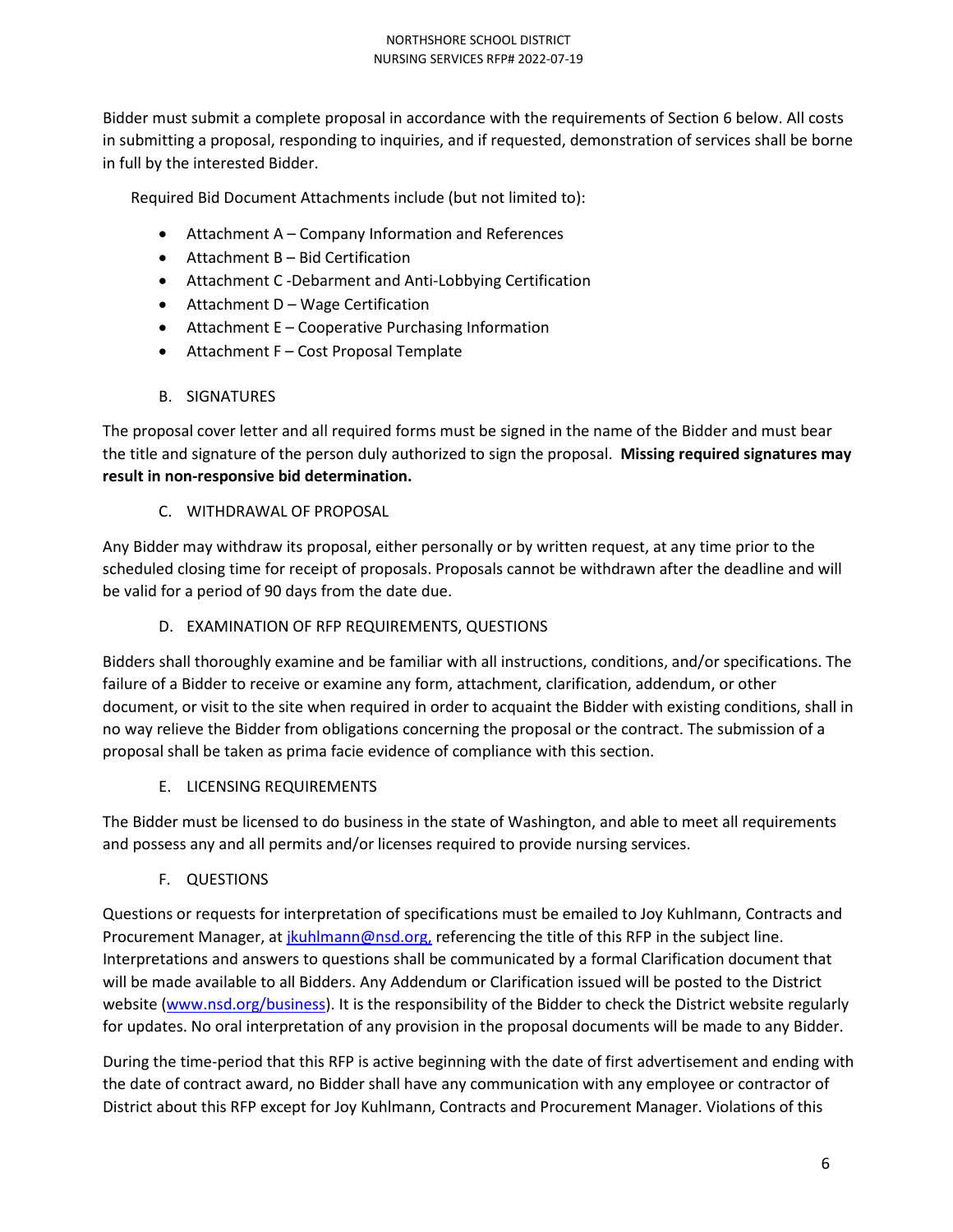requirement may result in disqualification of Bidder.

# **IV. CONTRACT GENERAL TERMS and CONDITIONS**

Proposals should be submitted with the most favorable terms which the Bidder can propose.

A. INSURANCE

Commercial General Liability Coverage in the amount of \$1M per occurrence and proof of Workers Compensation required. Northshore School District must be added to the CGL as an Additional Insured.

### B. DELIVERY/AVAILABILITY

Delivery of services must occur during District-agreed upon hours. The bidder is available to provide services per the school calendar in Exhibit A.

C. TAXES

Proposals are not to include sales tax. The District is exempt from Federal Excise Taxes, but responsible for WA State "use tax" per the Department of Revenue.

D. PROTEST PROCEDURE

District's Protest Procedure can be found on the website a[t http://www.nsd.org/business.](http://www.nsd.org/business)

E. PUBLIC INFORMATION/CONFIDENTIALITY

The District understands that Bidders may include within their proposal information that is deemed confidential in the opinion of the Bidder. The Bidder must understand that the District is subject to clear legislation governing open records and public information requests within the State of Washington. Bidders must clearly mark portions of their proposal that they feel are exempt from disclosure pursuant to RCW

42.56 or any other state and federal statute and include an explanation as to why they believe the indicated documents are exempt. The District will not be bound by any blanket confidentiality agreements, and the District makes no assurances that confidential materials will be held in confidence if they are not deemed qualified for exemption.

F. SAMPLE CONTRACT (EXHIBIT G)

Bidder shall review the attached Sample Contract (Exhibit G). Bidder shall be prepared to execute this document if selected. If Bidder would like to request exceptions to any terms or provisions of this RFP, Bidder shall submit a statement in the Appendix of its proposal indicating any terms that it would like to negotiate. These terms should be clearly identified by reference to the Section number of the RFP can be found. Bidder shall clearly indicate the suggested revisions to terms. District reserves the right to deny or negotiate these contract terms with the selected Bidders.

## <span id="page-6-0"></span>**V. SCOPE OF WORK**

A. SCOPE OF WORK BIDDER RESPONSIBILITIES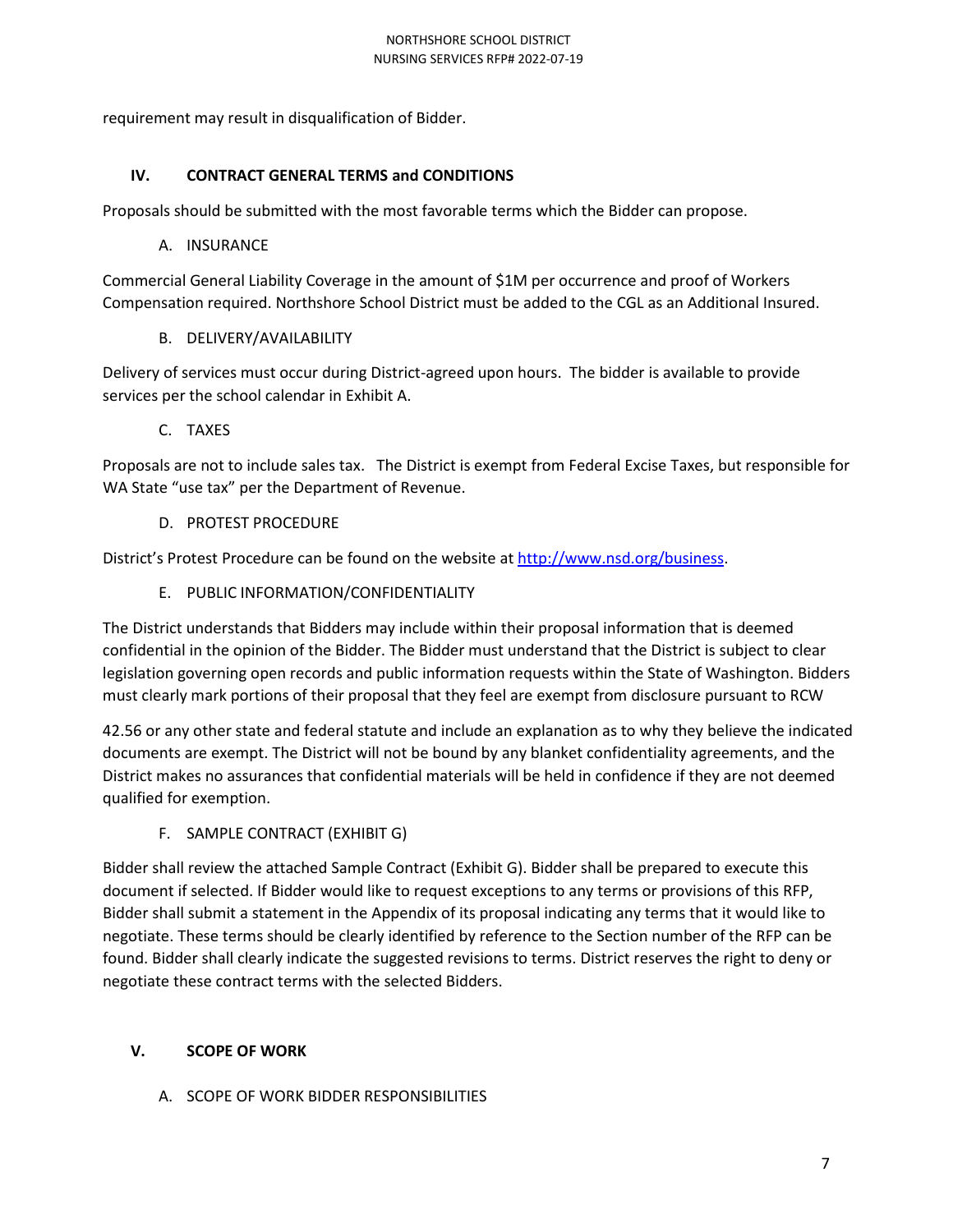Northshore School District ("District") seeks proposals from responsible and experienced providers of nursing services to provide assistance as described herein to our students and families. The successful Bidder(s) will be one(s) who can meet or exceed the following criteria:

- 1. Travel to and from school by personal auto or to the student's home and accompany the student to and from school on the bus.
- 2. Travel to any district school or student residence in a wide geographic area.
- 3. Maintain current First Aid and CPR/AED training.
- 4. Maintain current Washington State nursing license with no infractions.
- 5. Take short breaks that are within sight distance of the student.
- 6. Complete nursing service log for Medicaid billing as applicable.
- 7. Provide all aspects of Cardio-Pulmonary care including:
	- a. Able to assess and treat problems according to care orders.
		- b. Provide tracheostomy care, troubleshoot problems, and implement emergency rescue procedures.
		- c. Understand ventilator system and devices and demonstrate ability to respond to problems and provide emergency care for system failures.
		- d. Understand and safely use oxygen in the school setting.
		- e. Understand suctioning equipment and provide suctioning.
		- f. Understand and implement school plan of care and health care provider orders and provide documentation.
- 8. Provide all aspects of feeding and nutritional care:
	- a. Able to assess and treat problems according to care orders.
		- b. Understand various systems of gastrointestinal tube feedings, provide feedings, and care for equipment.
		- c. Provide a gastrointestinal assessment.
		- d. Practice safe oral feedings including aspiration precautions, according to care orders.
	- e. Provide documentation of service provision as requested.
- 9. Provide all aspects of elimination and hygiene:
	- a. Able to assess typical problems with elimination for students with quadriplegic or paraplegic diagnosis and institute emergency care measures.
	- b. Able to catheterize students.
	- c. Able to lift and transport students by self, with help and/or lift device.
	- d. Understands use of various life techniques and equipment.
	- e. Provide diaper changes and skin assessment.
- 10. Provide for all aspects of environmental safety;
	- a. Understand mobility needs of student and special precautions in a school facility and on field trips.
	- b. Understand use of various equipment e.g., walker, wheelchair, stander device, Stryker chair.
	- c. Provide safe transfer of student according to daily schedule and classroom needs.
	- d. Assess needs and provide safe care for students at risk for injury.
	- e. Assist with student evacuation during building emergency drills and/or actual emergency events.
	- f. Able to stay with the student in the event of an emergency or building lock-down that extends beyond the school day.
- 11. Provide all aspects of seizure precautions and care;
	- a. Provide care and rescue medications as ordered.
	- b. Provide ongoing neurological assessment and documentation.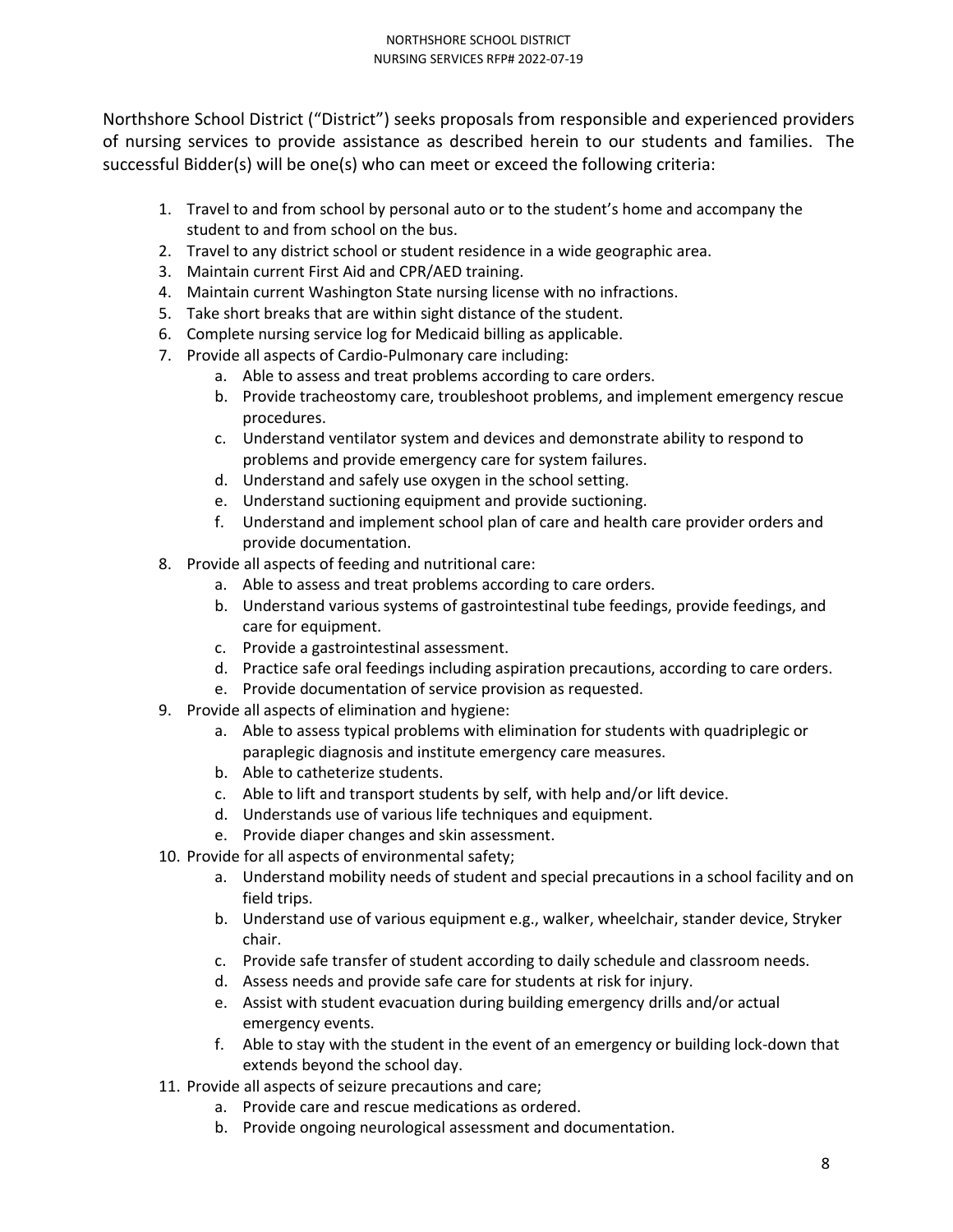### NORTHSHORE SCHOOL DISTRICT NURSING SERVICES RFP# 2022-07-19

- 12. Provide assistance with psycho-social and developmental needs;
	- a. Understand developmental needs of school age child.
	- b. Assist with specialized social needs e.g., non-verbal students.
	- c. Follow specialized plans/goals or behavior plans.
	- d. Assist and provide training for students to develop independence to the extent possible and as outlined in care plans/IEP e.g., ability to get help when needed, provide selfcare.
- 13. Provide medications orally, topically, rectally, or by injection; nasal spray, eye and ear drops. Ability to work with insulin pumps, continuous glucose monitoring devices and a central line catheter.
- 14. Communicate with teaching staff, school district nursing staff and parents;
	- a. Follow district plan for communication systems.
	- b. Able to contact appropriate staff for questions/concerns and emergencies.
- 15. Willing to assist with educationally related activities for the student.
- 16. Attend meetings or trainings related to the student's IEP or health/nursing care if needed.

### B. QUALIFICATIONS OF BIDDERS

- a. In order to be considered as a qualified applicant, each Bidder must submit evidence regarding experience and capability in providing successful nursing services. The experience, responsibility, and work of the Bidder will be considered in the evaluation of proposals.
- b. Any proposing Bidder shall have provided similarly contracted services for at least three (3) other public agencies. Bidder must provide with the proposal a list of references with addresses, year of installation, district administrative officer's name and phone number. The District reserves the right to obtain references via the Bidder's submitted list, its own contacts, or in any other way available to the District.
- c. Bidder certifies that all state and federal endorsement and certification requirements are met and maintained by Bidders' employees and the Bidder will provide said endorsements and certifications upon request.
- d. Bidder will maintain at its expense, or require the individuals it provides under this Agreement to maintain a valid policy of insurance evidencing general and professional liability coverage of not less than \$1,000,000 per occurrence covering acts of omissions and general liability which may give rise to liability for services under this Agreement, and Automobile Liability insurance with limits no less than \$1,000,000 combined single limit per accident for bodily injury and property damage if Bidder is providing transportation services. Bidder shall provide a certificate of insurance evidencing such coverage upon request of the District and prior to the start of services.
- e. Bidder will follow its standard employment policies and procedures to verify that all personnel meet applicable licensing requirements. Bidder or its subcontractor, if applicable, will maintain direct responsibility as employer for payment of wages and other compensation, and for any applicable mandatory withholdings and contributions such as federal, state, and local income taxes, social security taxes, workers compensation, and unemployment insurance.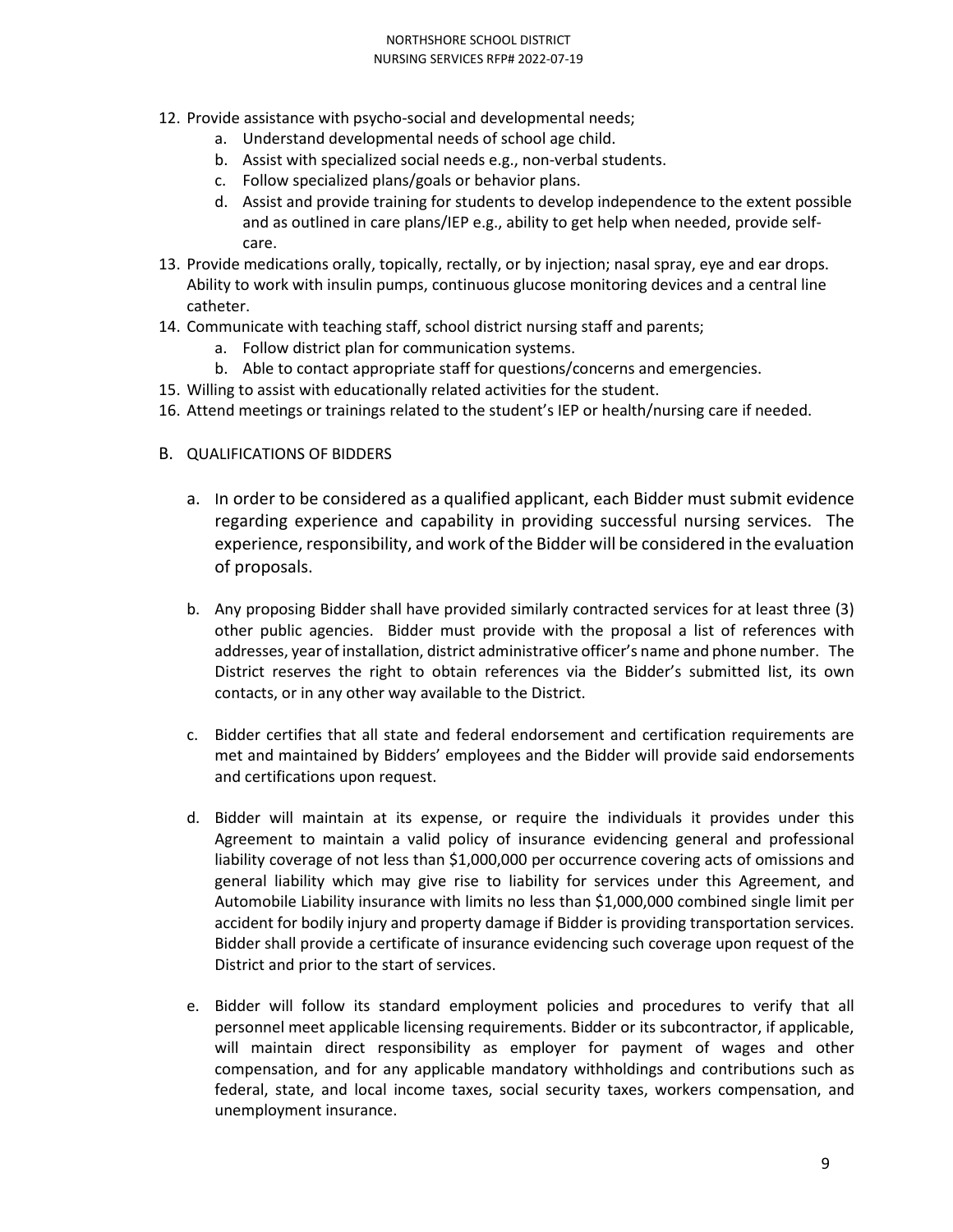- f. Bidder will inform the District's contact of any personnel cancellations no later than two (2) hours prior to reporting time and will work with the District's contact to provide replacement personnel.
- g. Bidder acknowledges that the district may require as few as one (1) nurse and as many as twelve (12) nurses per school year. The number of personnel required is an estimate and the District reserves the right to alter quantities throughout the Agreement period as necessary to best meet the needs of the District.
- h. Bidder will maintain records according to District requirements. If the District requests records or copies of records, they shall be made available upon request.
- i. District will notify the Bidder immediately should any of its personnel or subcontractors assigned to the District fail to report for work as scheduled.
- j. If the District determines that an employee provided by the Bidder is incompetent, has engaged in misconduct, or has been negligent, the District may require the individual to leave the premises and will notify the Bidder immediately. The District's obligation to compensate for such individual's services will be limited to the number of hours actually worked. The Bidder will not reassign the individual to the District without prior approval from the District.
- k. Bidder will supply personnel under this Agreement at the rates listed on the Proposal Form document.
- l. District reserves the right to interview personnel assigned to the District to ensure the best fit for the student prior to providing service for the student.
- m. Bidder will commit to the District's school calendar schedule. Daily hours may vary from four (4) to eight (8) hours as described by the District's calendar. Days of the week may vary based on the District's calendar.
- n. Bidder will provide trained, certified personnel within ten (10) school days after notification of need by the District unless specific emergency needs arise at which time the District and Bidder will work towards a mutually agreeable solution.

## <span id="page-9-0"></span>**VI. CONTENT, FORM, AND EVALUATION OF PROPOSALS**

### A. CONTENT

Interested Bidders are advised to provide as much detail as possible pertaining to their capabilities and experience to the services outlined in this proposal; however, Bidders should not include extraneous marketing materials. Information shall be presented in a clear, comprehensive, and concise manner and in the format prescribed below.

B. EVALUATION CRITERIA

Proposals will be evaluated on a PASS/FAIL basis for Responsiveness. Responsive bids will include meeting the following requirements: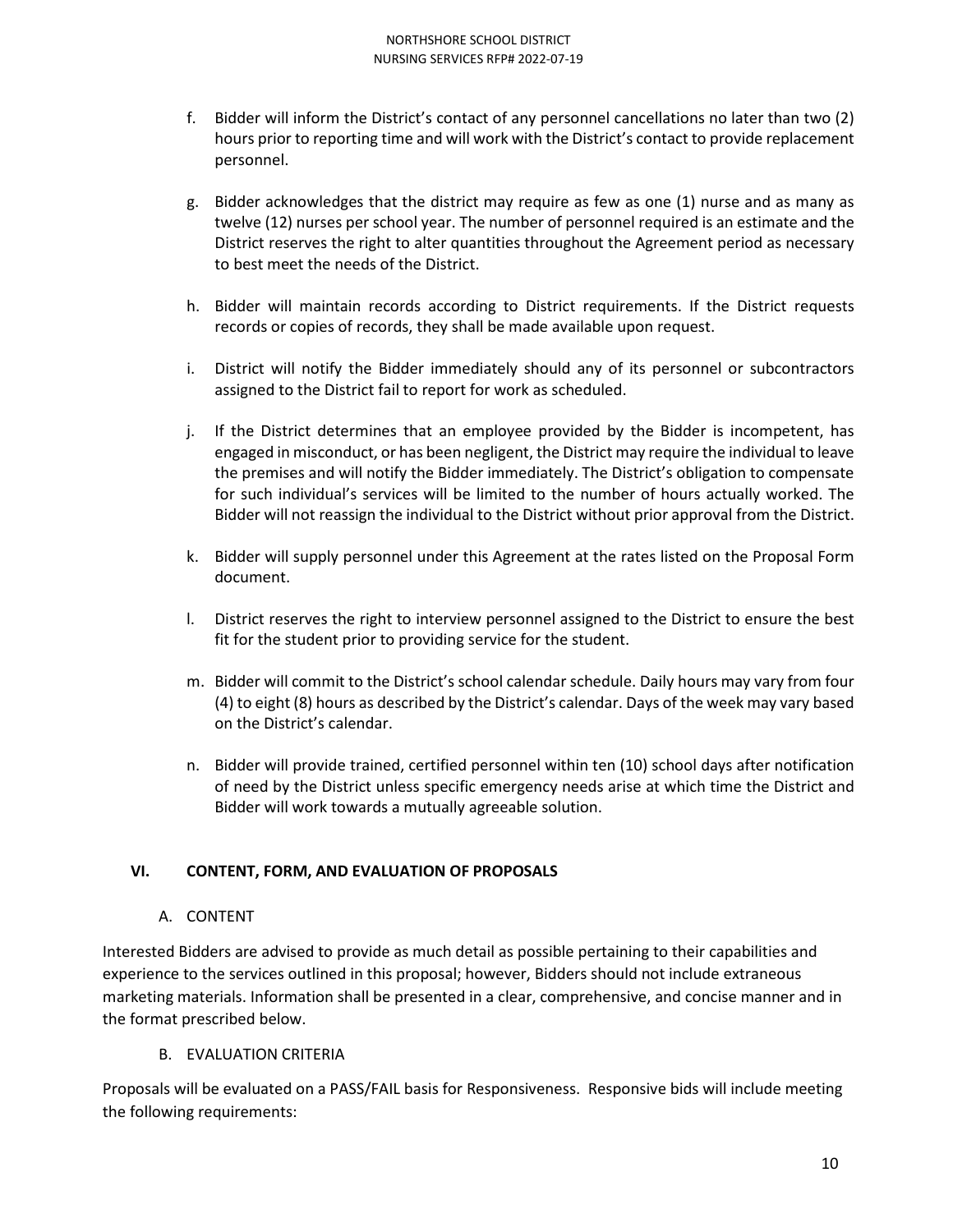### NORTHSHORE SCHOOL DISTRICT NURSING SERVICES RFP# 2022-07-19

- Submittal of one hard copy proposal with original signatures
- Submittal of a thumb drive/flash drive of the proposal, including signatures
- Completion of Attachments A, B, C, D, E, and F **to include authorized signatures**
- Cover letter
- Brief resume of the Bidder, including: home and branch office information; date established; former name(s); and type of ownership or legal structure.
- Technical proposal submitted
- Bidder is not debarred per SAM/EPLS
- WA Department of Revenue UBI provided
- District reserves the right to follow up with the Bidder to request additional information to determine responsiveness or to deem proposal unresponsive.

### C. EVALUATION OF PROPOSALS

If a Proposal receives a pass score from the responsiveness evaluation, it will proceed to responsibility evaluation. Evaluations will be based on the criteria listed below. The District will assign points to each responsive proposal at its own discretion.

|                | <b>Criteria</b>                       |     |
|----------------|---------------------------------------|-----|
|                | 1 Cost/Hourly Rates                   | 35  |
|                | 2 Previous performance and experience | 25  |
| 3 <sup>1</sup> | Quality of Proposal                   | 25  |
|                | 4 References                          | 15  |
|                | <b>TOTAL POSSIBLE POINTS</b>          | 100 |

### D. WEIGHTED SCORING CRITERIA

• Proposal Quality refers to the overall quality of the proposal submitted by the Bidder. This includes completeness, compliance with proposal instructions, organization, spelling and grammar, and conciseness of descriptive text material.

The District reserves the right to contact Bidders to clarify proposals and/or ask for additional information. This may include requests for demonstration of services proposed.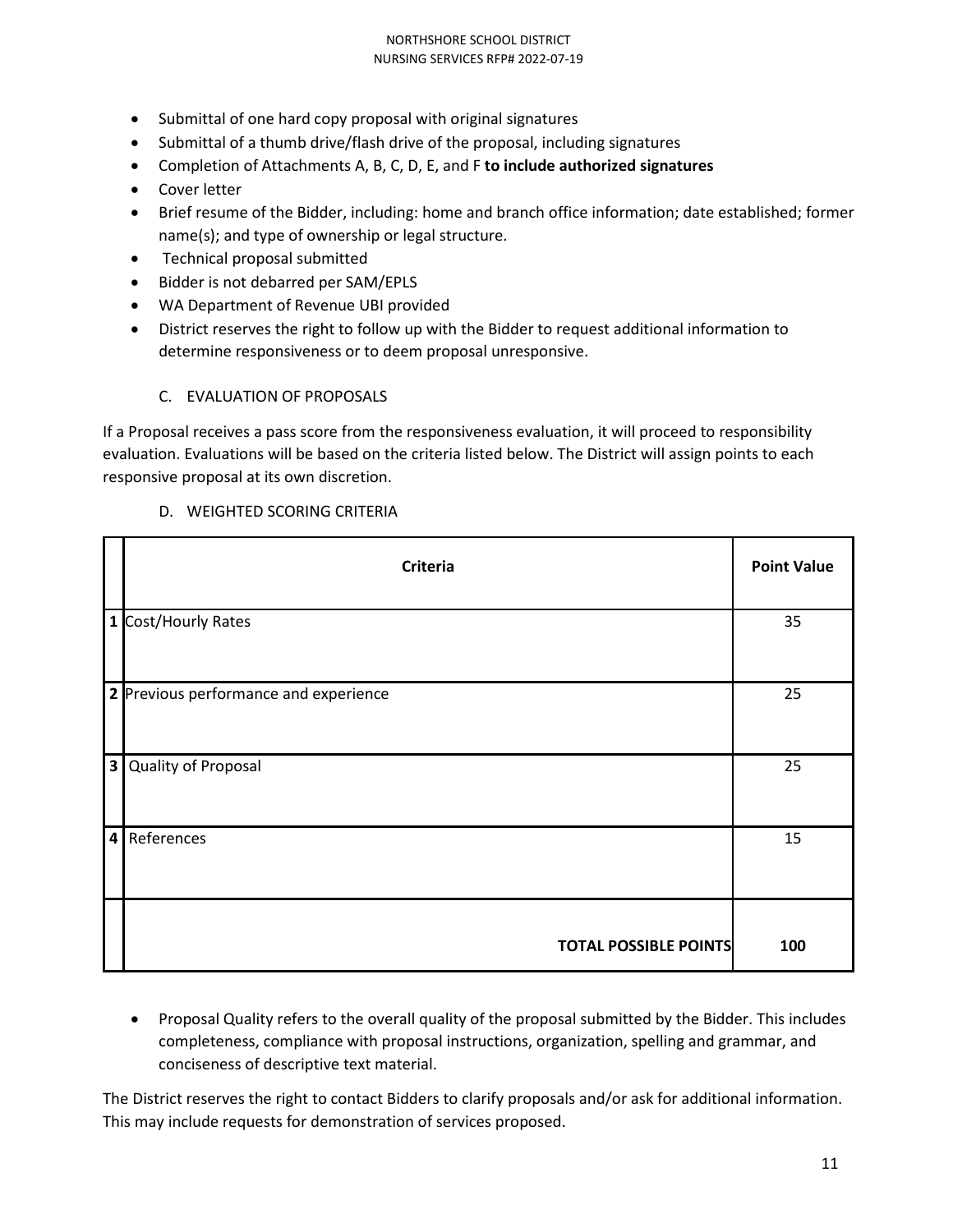The District reserves the right to waive any irregularity in any proposal, to accept or decline any and/or all of the proposals, to take no action whatsoever, and/or to request the submittal of new proposals. All proposals submitted become the property of the District and will not be returned.

Once scoring is complete, District will determine which Bidders have the highest total scores. District will issue a Notice of Intent to Award contracts to the highest-ranked Bidders. All Bidders who submitted a proposal will be notified in writing of this decision.

# E. AWARDED CONTRACT(S)

Contract(s) will be awarded to the Bidder(s) who provide(s) a proposal which best meets the requirements of this RFP, cost and all other factors considered and weighted by the District in its sole discretion. The proposal shall be valid for one hundred forty (140) days from the proposal due date.

District responsibilities are outlined in accordance to Sample Contract Exhibit G under Section II. Duties of the District. If selected, Bidder must prepare to agree to and sign Contract per Exhibit G.

# F. DISQUALIFICATION OF BIDDERS

The District in its discretion may determine that a Bidder is not responsive and reject its proposal for any of the following reasons:

- Evidence of collusion with any other Bidder or Bidders. Participants in such collusion shall be disqualified from submitting any further proposals.
- If District determines that Bidder is not qualified to perform the contract.
- Unsatisfactory performance record, judged from the standpoint of conduct of service, or progress, as shown by past or current service for the District.
- Failure to pay or settle bills on any former or current contracts.
- If the Bidder has previously defaulted in the performance of a written public contract or has been convicted of a crime arising from a previous public contract.
- Any other inability, financial or otherwise, to perform the contract.
- For any reasons deemed improper as determined from a pre-award survey of Bidder's capability to perform.
- Any proposal submitted by a Bidder who is not registered or licensed as may be required by the laws of Washington State.

# G. EXCEPTIONS

Bidder is expected to provide services compliant with the requirements included in this request for proposal. If Bidder is not able to meet these requirements, Bidder may submit a statement in the Appendix of its proposal indicating any requirements which cannot be met. These requirements should be clearly identified by reference to the Section number of the RFP where the requirements can be found. Bidder shall provide a detailed statement indicating why these requirements cannot be met. District reserves the right to evaluate these requirements and determine whether the proposal is non-responsive or remove the requirement from consideration for all proposers and equitably evaluate all proposals based on the revised requirements.

Bidder shall review the Sample Contract for this RFP (Exhibit G) and be prepared to execute this document if selected. If Bidder would like to request revisions to the Sample Contract terms, Bidder shall submit a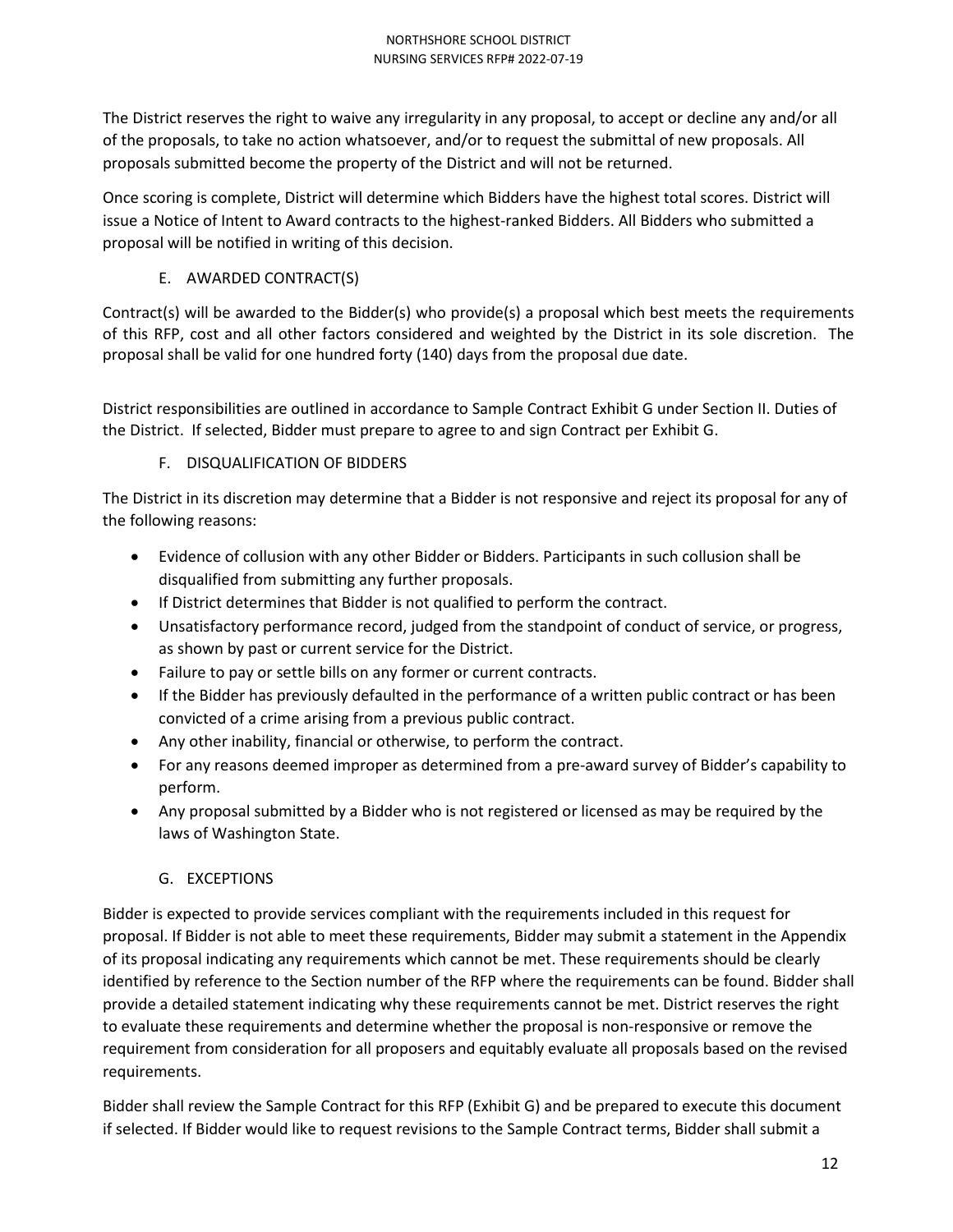### NORTHSHORE SCHOOL DISTRICT NURSING SERVICES RFP# 2022-07-19

statement in the Appendix of its proposal indicating any terms that it would like to negotiate. These terms should be clearly identified by reference to the Section number of the Sample Contract where the terms can be found. Bidder shall clearly indicate the suggested revisions to terms. District reserves the right to negotiate these contract terms with the selected Bidder.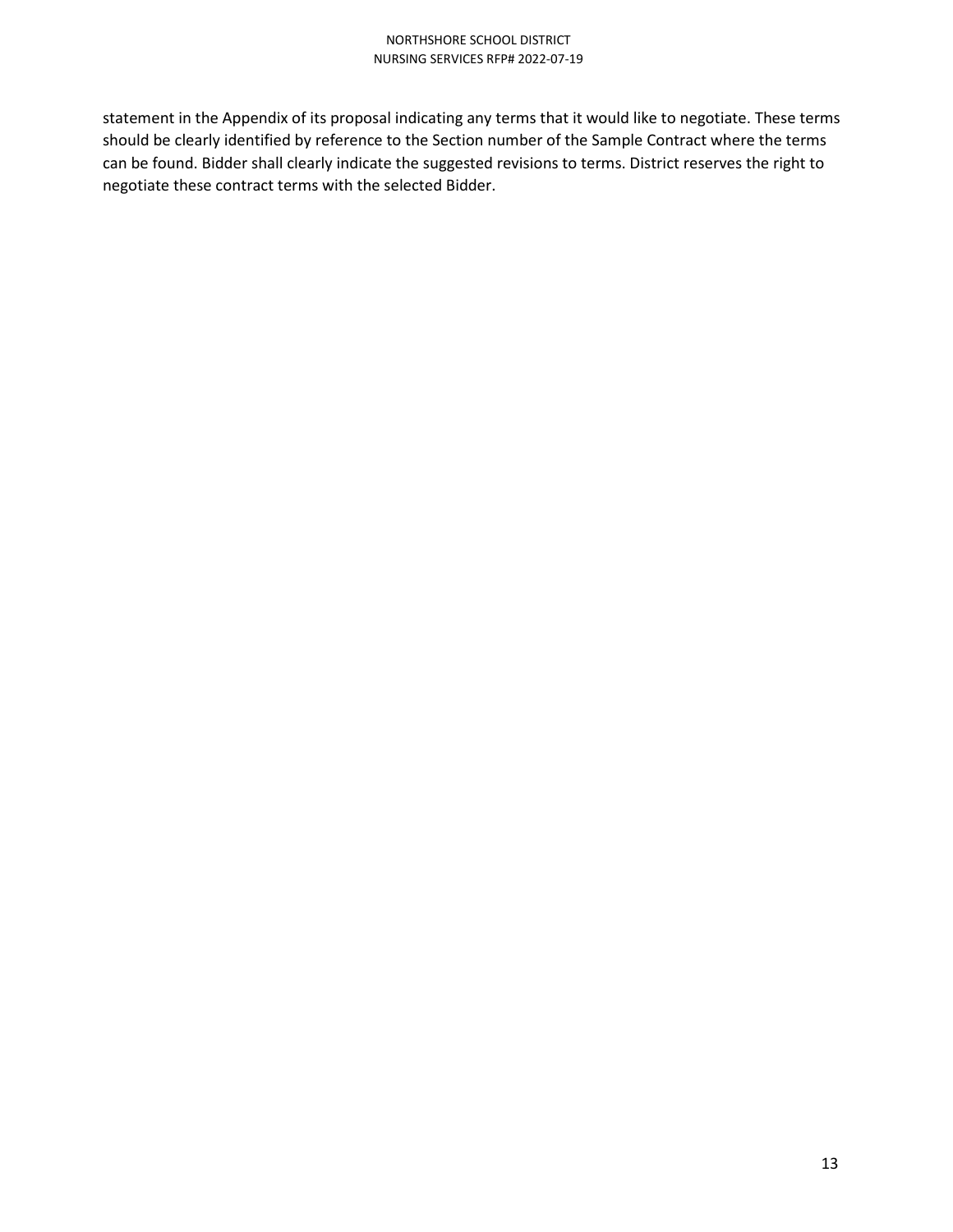# **ATTACHMENT A**

### **COMPANY INFORMATION AND REFERENCES**

### **I. Brief Resume of Bidder**

| Company Name: Name: Name of All Albert Company Name: Name of Albert Company Name of Albert Company Name of Albert Company of Albert Company of Albert Company of Albert Company of Albert Company of Albert Company of Albert  |  |  |
|--------------------------------------------------------------------------------------------------------------------------------------------------------------------------------------------------------------------------------|--|--|
|                                                                                                                                                                                                                                |  |  |
| Former Names (if any): example and the set of the set of the set of the set of the set of the set of the set of the set of the set of the set of the set of the set of the set of the set of the set of the set of the set of  |  |  |
| Corporate Address: National Address Corporate Address: National Address Corporate Address Corporation Corporation                                                                                                              |  |  |
| Branch Address (if applicable): North American Contract of the Second Second Second Second Second Second Second Second Second Second Second Second Second Second Second Second Second Second Second Second Second Second Secon |  |  |

### **II. References**

Three references are required. References may be contacted, therefore accurate contact information is required. Failure to provide accurate contact information may result in scoring deductions.

| Phone Number: National Accounts and Accounts and Accounts and Accounts are also accounts and Accounts are also |
|----------------------------------------------------------------------------------------------------------------|
| Email Address: University of President Press, and Press, and Press, and Press, and Press, and Press, and       |
|                                                                                                                |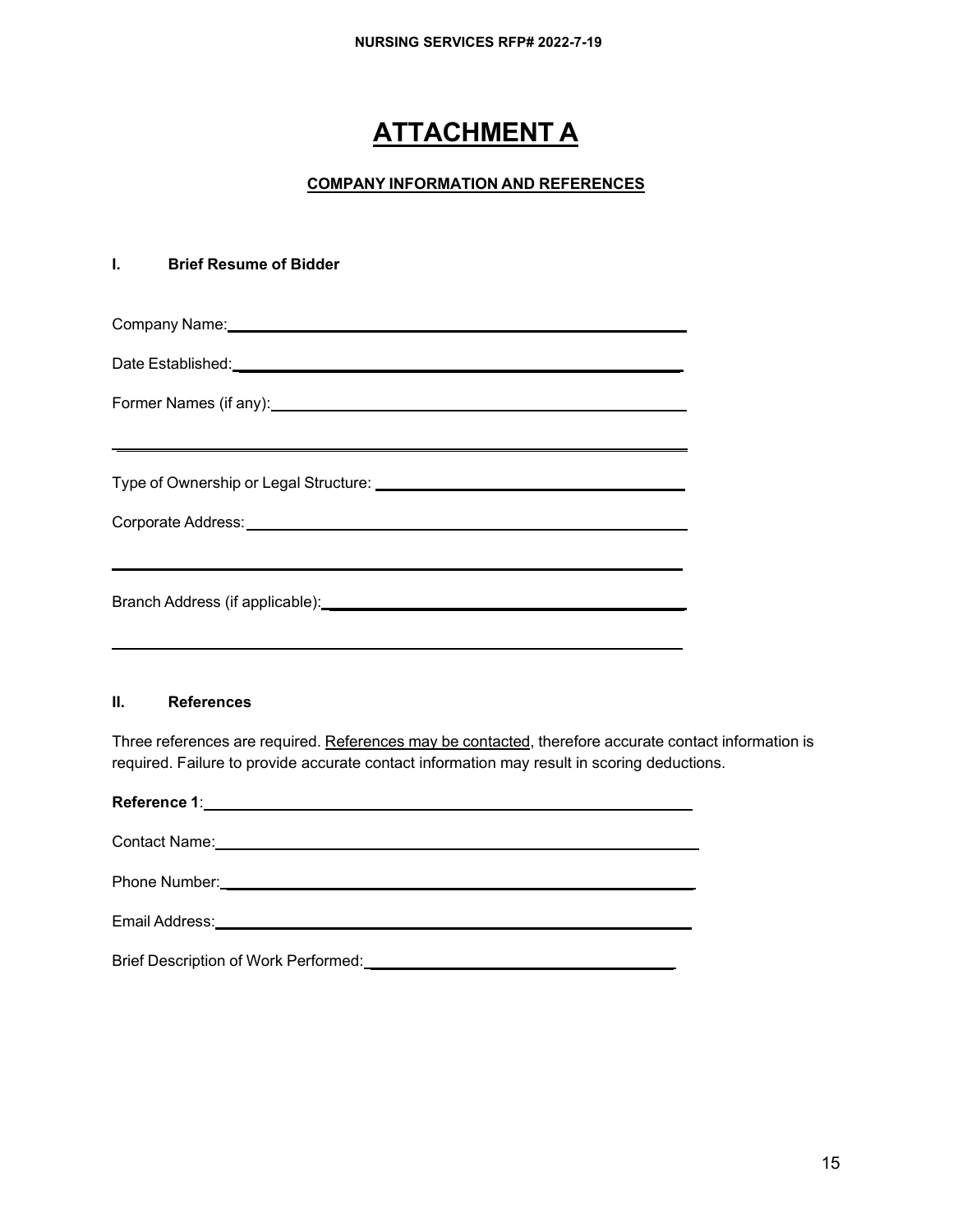### **NURSING SERVICES RFP# 2022-7-19**

| <u> 1989 - Andrea Santa Andrea Santa Andrea Santa Andrea Santa Andrea Santa Andrea Santa Andrea Santa Andrea San</u>                                                                                                           |  |
|--------------------------------------------------------------------------------------------------------------------------------------------------------------------------------------------------------------------------------|--|
| ,我们也不会有什么。""我们的人,我们也不会有什么?""我们的人,我们也不会有什么?""我们的人,我们也不会有什么?""我们的人,我们也不会有什么?""我们的人                                                                                                                                               |  |
|                                                                                                                                                                                                                                |  |
|                                                                                                                                                                                                                                |  |
| Phone Number: Note and the service of the service of the service of the service of the service of the service of the service of the service of the service of the service of the service of the service of the service of the  |  |
|                                                                                                                                                                                                                                |  |
| Brief Description of Work Performed: Network and Contract to the Contract of Contract of Contract of Contract A                                                                                                                |  |
|                                                                                                                                                                                                                                |  |
| <u> 1989 - Jan Salaman Salaman (j. 1989)</u>                                                                                                                                                                                   |  |
| ,我们也不会有什么。""我们的人,我们也不会有什么?""我们的人,我们也不会有什么?""我们的人,我们也不会有什么?""我们的人,我们也不会有什么?""我们的人                                                                                                                                               |  |
| ,我们也不会有什么。""我们的人,我们也不会有什么?""我们的人,我们也不会有什么?""我们的人,我们也不会有什么?""我们的人,我们也不会有什么?""我们的人                                                                                                                                               |  |
|                                                                                                                                                                                                                                |  |
|                                                                                                                                                                                                                                |  |
|                                                                                                                                                                                                                                |  |
| Email Address: University of the Contract of the Contract of the Contract of the Contract of the Contract of the Contract of the Contract of the Contract of the Contract of the Contract of the Contract of the Contract of t |  |
| Brief Description of Work Performed: Network of Change and Changes and Changes and Changes and Changes and Changes and Changes and Changes and Changes and Changes and Changes and Changes and Changes and Changes and Changes |  |
|                                                                                                                                                                                                                                |  |
|                                                                                                                                                                                                                                |  |
|                                                                                                                                                                                                                                |  |
|                                                                                                                                                                                                                                |  |
|                                                                                                                                                                                                                                |  |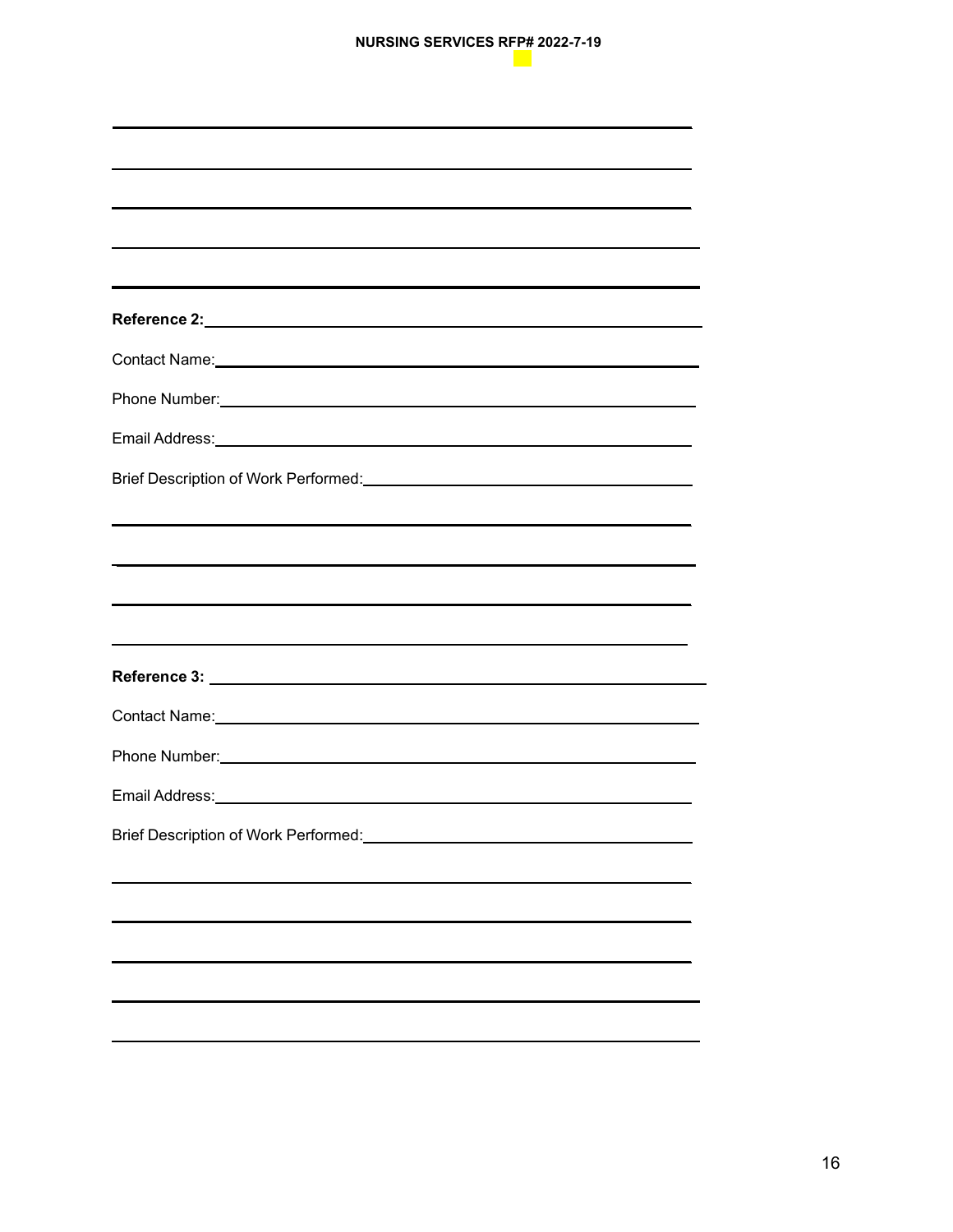# **ATTACHMENT B**

# **CERTIFICATION**

Pursuant to and in compliance with this Request for Proposal and all documents relating thereto, the undersigned hereby offers to furnish and deliver any or all of the articles enumerated at the prices quoted herein.

The Undersigned further declares that this Proposal is, in all respects, fair and without fraud, that it is made without collusion with any representative of the District, and that the Bid is made without any connection or collusion with any person submitting another Bid on this Project.

| Authorized Signature: Authorized Signature: | _Date: _______________ |  |
|---------------------------------------------|------------------------|--|
|                                             |                        |  |
|                                             |                        |  |
|                                             |                        |  |
|                                             |                        |  |
|                                             |                        |  |
|                                             |                        |  |
|                                             |                        |  |
|                                             |                        |  |

Acknowledge receipt of addendum # through through through the state of a through the state of a state of a through the state of a state of a state of a state of a state of a state of a state of a state of a state of a stat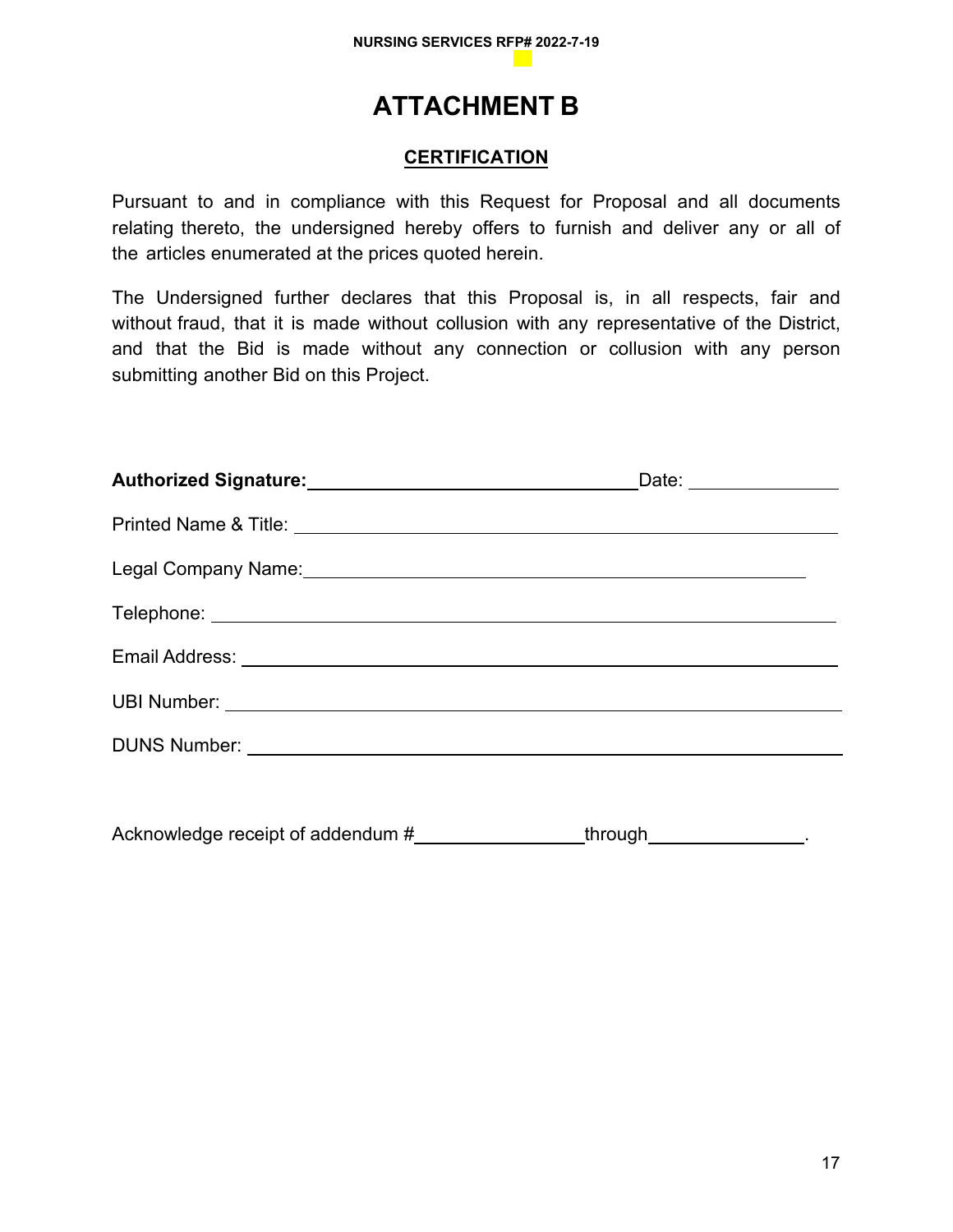#### **NURSING SERVICES RFP# 2022-7-19**

### **ATTACHMENT C**

### **DEBARMENT AND ANTI-LOBBYING CERTIFICATION**

certifies that to the best of their knowledge/belief that neither as an individual and/or the company and its principals are presently debarred, suspended, proposed for debarment, declared ineligible, or voluntarily excluded for the award of contracts by any Federal governmental agency or department.

"Principals", for the purposes of this certification, means officers; directors; owners; partners; and persons having primary management or supervisory responsibilities within a business entity (e.g. general manager, plant manager, head of subsidiary, division, or business segment, and similar positions).

shall provide immediate written notice to Northshore School District if at any time during the term of this Agreement, including any renewals hereof, if such certification was erroneous when made or has become erroneous by reason of changed circumstances. Based on such notification, or if Northshore School District should determine at any time that this certification is false, Northshore School District reserves the right to review the status of the organization and if necessary, terminate this agreement.

Should individual/company enter into a covered transaction with another person at the next lower tier, we agree by signing this agreement that we will verify that the person with whom we intend to do business is not excluded or disqualified. We will do this by:

- (a) Checking the federal Excluded Parties List System (EPLS); or
- (b) Collecting a certification from that person if allowed by this rule; or
- (c) Adding a clause or condition to the covered transaction with that person.

Individual and/or company agree by signing this agreement that it shall not knowingly enter into any lower tier covered transaction with a person who is debarred, suspended, declared ineligible, or voluntarily excluded from participation in this covered transaction, unless authorized by the department or agency with which this transaction originated. A participant in a covered transaction may rely upon a certification of a prospective participant in a lower tier covered transaction that it is not debarred, suspended, ineligible, or voluntarily excluded from the covered transaction, unless it knows that the certification is erroneous.

The certification in this clause is a material representation of fact upon which reliance was placed when this transaction was entered into. If it is later determined that the prospective lower tier participant knowingly rendered an erroneous certification, in addition to other remedies available to the Federal Government, the department or agency with which this transaction originated may pursue available remedies, including suspension and/or debarment.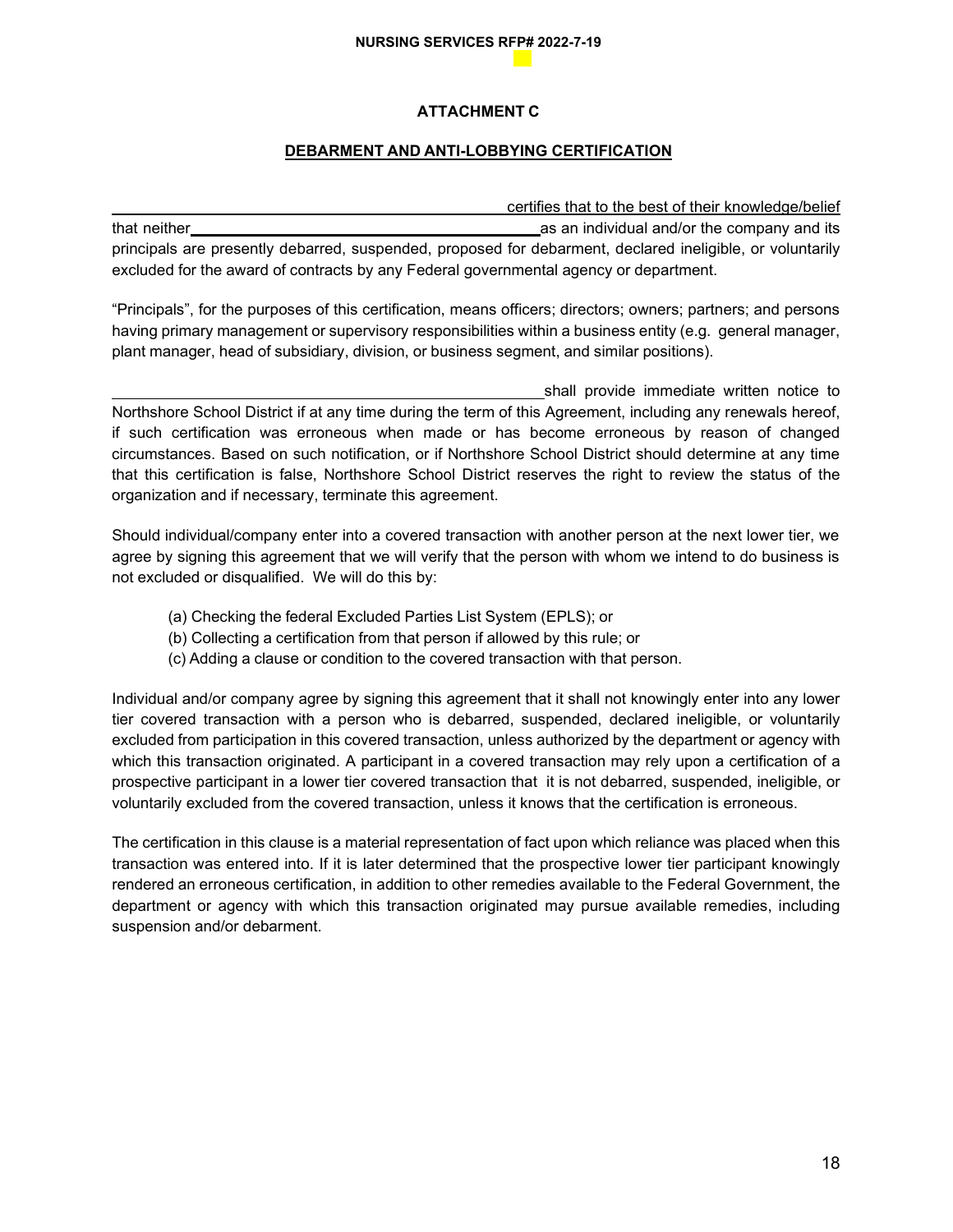#### CONCESSION STAND OPERATIONS - POP KEENEY STADIUM RFP# 2022-4-XX

The following certification and disclosure regarding payments to influence certain federal transactions are made per the provisions contained in FAR 52.203 ‐ 11 and 52.203 ‐ 12 and 31 U.S.C. 1352, the "Byrd Anti ‐ Lobbying Amendment."

(a) FAR 52.203 ‐ 12, "Limitation on Payments to Influence Certain Federal Transactions" is hereby incorporated by reference into this certification

(b) The offeror, by signing its offer, hereby certifies to the best of his or her knowledge and belief that:

(1) No Federal appropriated funds have been paid or will be paid to any person for influencing or attempting to influence an officer or employee of any agency, a Member of Congress, an officer or employee of Congress, or an employee of a Member of Congress on his or her behalf in connection with the awarding of any Federal contract, the making of any Federal grant, the making of any Federal loan, the entering into of any cooperative agreement, and the extension, continuation, renewal, amendment or modification of any Federal contract, grant, loan, or cooperative agreement;

(2) If any funds other than Federal appropriated funds (including profit or fee received under a covered Federal transaction) have been paid, or will be paid, to any person for influencing or attempting to influence an officer or employee of any agency, a Member of Congress, an officer or employee of Congress, or an employee of a Member of Congress on his or her behalf in connection with this solicitation, the offeror shall complete and submit, with its offer, OMB standard form LLL, Disclosure of Lobbying Activities, to the Contracting Officer; and

(3) He or she will include the language of this certification in all subcontract awards at any tier and require that all recipients of subcontract awards in excess of \$150,000 shall certify and disclose accordingly.

(c) This certification is a material representation of fact upon which reliance is placed when this transaction was made or entered into. Submission of this certification and disclosure is a prerequisite for making or entering into this contract imposed by section 1352, title 31, United States Code. Any person making an expenditure prohibited under this provision or who fails to file or amend the disclosure form to be filed or amended by this provision, shall be subject to a civil penalty of not less than \$10,000, and not more than \$100,000, for each such failure.

| Authorized Signature: | Date: |  |
|-----------------------|-------|--|
|-----------------------|-------|--|

Printed Name Company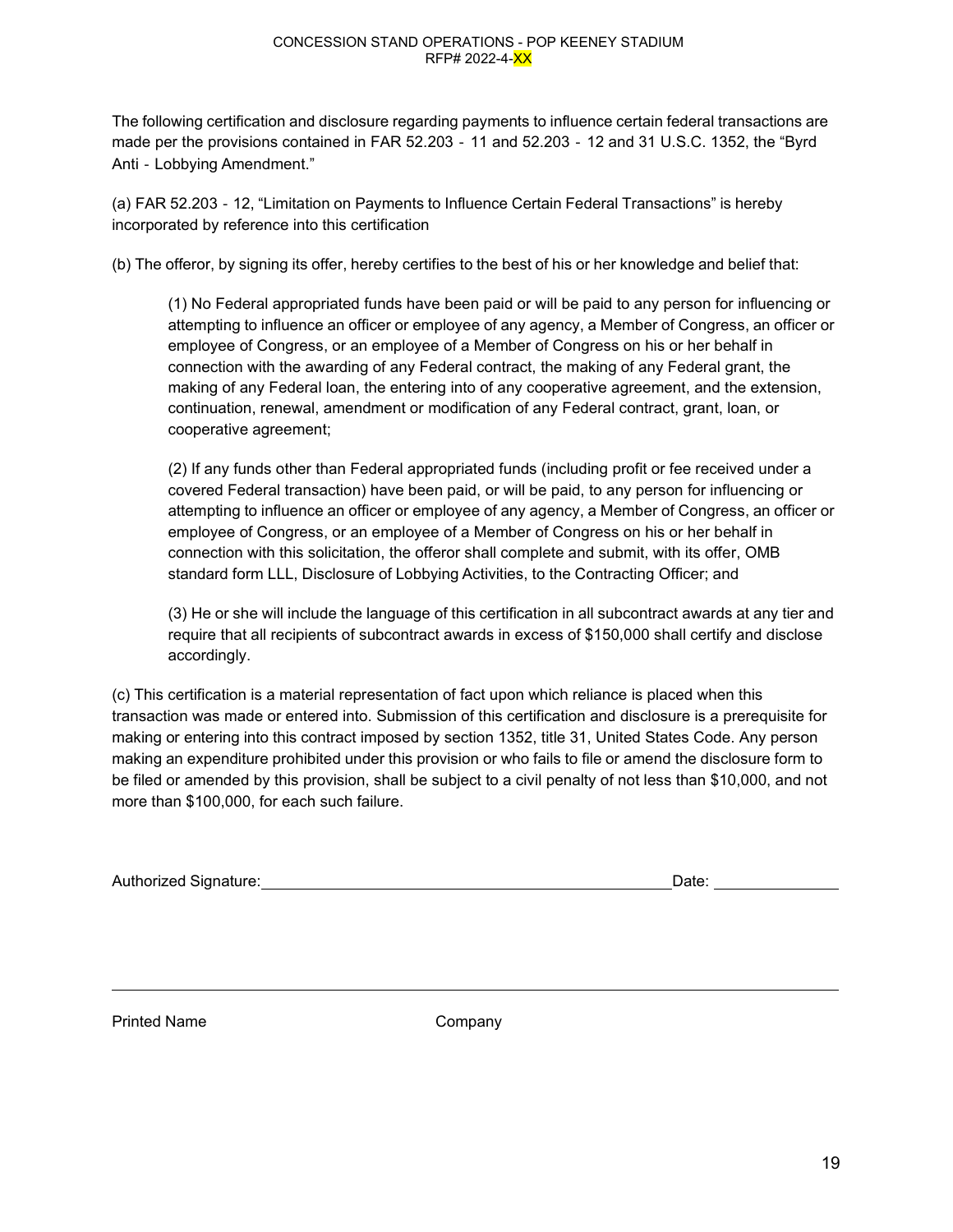# **ATTACHMENT D**

### **CONTRACTOR CERTIFICATION**

### **Wage Theft Prevention – Responsible Bidder Criteria Northshore School District Goods & Services Contracts**

*Prior to awarding a contract, Northshore School District is required to determine that a bidder is a 'responsible bidder'. Pursuant to legislative enactment in 2017, RCW 39.26.160(2) & (4) requires responsible bidder criteria to include contractor certification that the contractor has not willfully violated Washington's wage laws.*

### **On behalf of the firm identified below, I hereby certify as follows (check one):**

**¨** No Wage Violations. This firm has NOT been determined by a final and binding citation and notice of assessment issued by the Washington Department of Labor and Industries or through a civil judgment entered by a court of limited or general jurisdiction to have willfully violated, as defined in [RCW 49.48.082,](http://app.leg.wa.gov/RCW/default.aspx?cite=49.48.082) any provision of RCW chapters [49.46,](http://app.leg.wa.gov/RCW/default.aspx?cite=49.46) [49.48,](http://app.leg.wa.gov/RCW/default.aspx?cite=49.48) or 49.52 within three (3) years prior to the date of the above-referenced procurement solicitation date.

or

¨ Violations of Wage Laws. This firm has been determined by a final and binding citation and notice of assessment issued by the Washington Department of Labor and Industries or through a civil judgment entered by a court of limited or general jurisdiction to have willfully violated, as defined in [RCW 49.48.082,](http://app.leg.wa.gov/RCW/default.aspx?cite=49.48.082) a provision of RCW chapters [49.46,](http://app.leg.wa.gov/RCW/default.aspx?cite=49.46) [49.48,](http://app.leg.wa.gov/RCW/default.aspx?cite=49.48) or [49.52](http://app.leg.wa.gov/RCW/default.aspx?cite=49.52) within three (3) years prior to the date of the above-referenced procurement solicitation date.

I hereby certify, under penalty of perjury under the laws of the State of Washington, that the certifications herein are true and correct and that I am authorized to make these certifications on behalf of the firm listed herein.

**Firm Name:** 

**Name of Contractor/Bidder – Print full legal entity name of firm**

| By:    |                                     |                                                     |
|--------|-------------------------------------|-----------------------------------------------------|
|        | Signature of authorized person      | Print Name of person making certifications for firm |
| Title: |                                     | Place:                                              |
|        | Title of person signing certificate | Print city and state where signed                   |
| Date:  |                                     |                                                     |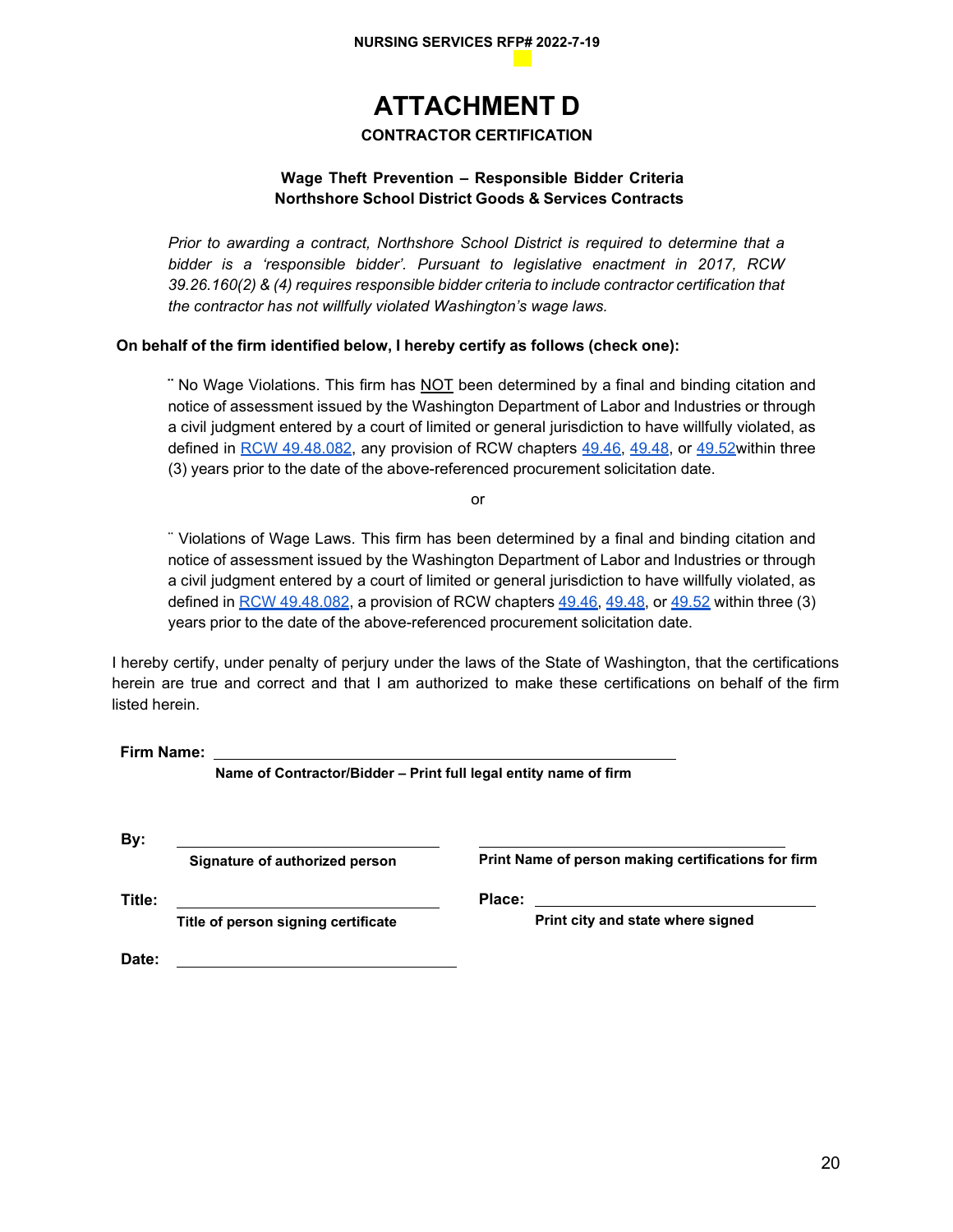# **ATTACHMENT E**

# **COOPERATIVE PURCHASING INFORMATION**

In the event another area school district or public entity has the need for the same services, they may wish to utilize another executed bid in the area. RCW 39.34 allows cooperative purchasing between public agencies in the State of Washington. Public agencies that have, or in the future file an Interlocal Cooperative Purchasing Agreement with the District may purchase from the District's contracts, provided that the Bidder has agreed to such participation.

If the cooperative purchasing process is allowed, then each district will take responsibility for its own purchase orders, payment procedures, evaluations, and scheduling of Bidder's services. Each district will take responsibility for performance of any purchasing contract with the Bidder.

Each Bidder shall indicate on this bid form whether it will honor the pricing and terms and conditions to other public agencies in accordance with this Agreement's terms and conditions. Award of the contract(s) will not be affected by the Bidder's agreement to allow cooperative purchasing. The District will not have any responsibility or liability for orders issued by other public agencies utilizing the District's contract through an Interlocal Agreement.

As per the terms and conditions of this contract, will the Bidder allow public agencies in addition to Northshore School District to purchase from this contract?

Yes: No: (check one)

If yes, Bidder will have the opportunity to review ability to perform/deliver to requesting agencies prior to commencement of services.

Authorized Signature: Date:

Printed Name Company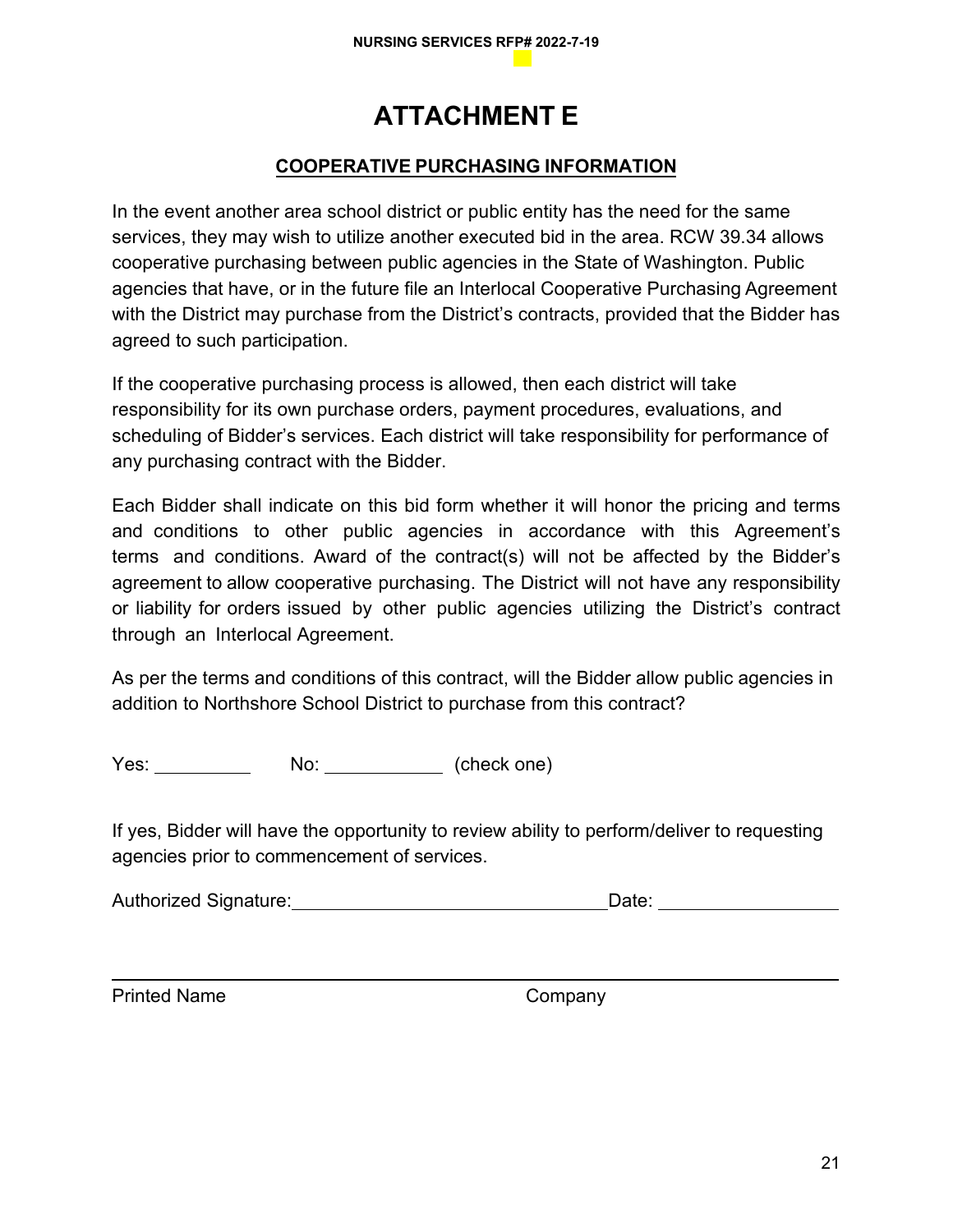# **ATTACHMENT F**

# COST PROPOSAL

Please detail your proposed costs below. All costs should be represented on this attachment. Please add additional information as may be necessary to represent your costs.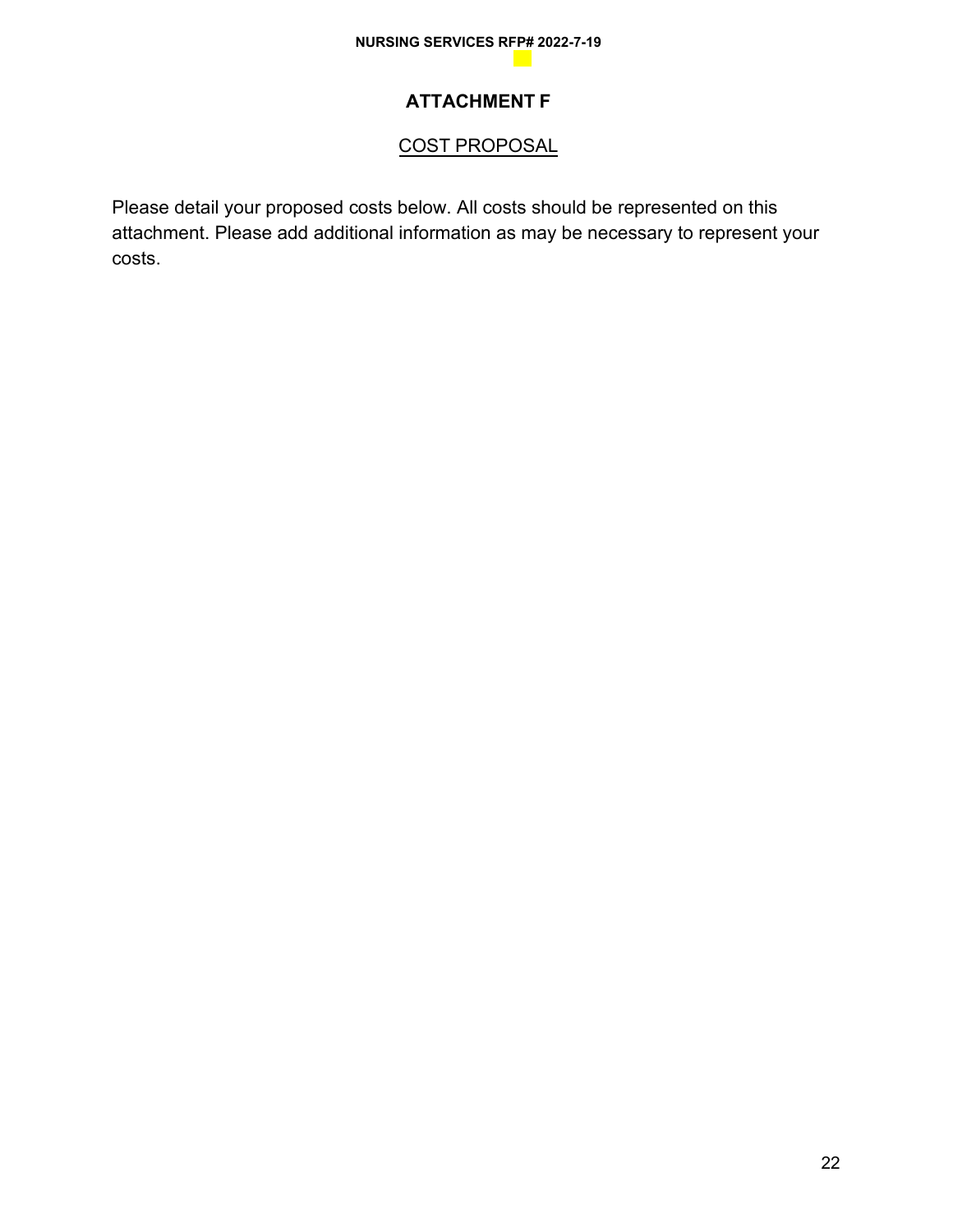# EXHIBIT G - SAMPLE CONTRACT



### **2022-2023**

This agreement is made and entered into And between the **Northshore School District** (Hereinafter referred to as the "District") And **CONTRACTOR** (Hereinafter referred to as the "Agency")

In consideration of the promises and conditions contained herein, District and Agency do mutually agree as follows:

# I. Duties of Agency

A. In order to accomplish the general objective of this agreement, the Agency shall provide and supervise Registered Nurses ("RNs") or Licensed Practical Nurses ("LPNs") (collectively referred to as "Nurses") according to individual student needs and/or where the type of licensure required is defined by nursing practice laws.

B. The Agency promises that Nurses provided, supervised, and trained by the Agency under this Agreement shall perform the duties and meet the criteria defined in subsection C of this section.

C. Nurses provided, supervised, and trained by the Agency under this Agreement shall perform the following duties and meet the following criteria unless otherwise mutually agreed by Agency and District in writing in a specific situation:

- 1. Travel to and from school by personal auto or to the student's home and accompany the student to and from school on the bus.
- 2. Travel to any district school or student residence in a wide geographic area.
- 3. Maintain current First Aid and CPR/AED training.
- 4. Maintain current Washington State nursing license with no infractions.
- 5. Take short breaks that are within sight distance of the student.
- 6. Complete nursing service log for Medicaid billing as applicable.
- 7. Provide all aspects of Cardio-Pulmonary care including:
	- a) Able to assess and treat problems according to care orders.
	- b) Provide tracheostomy care, troubleshoot problems, and implement emergency rescue procedures.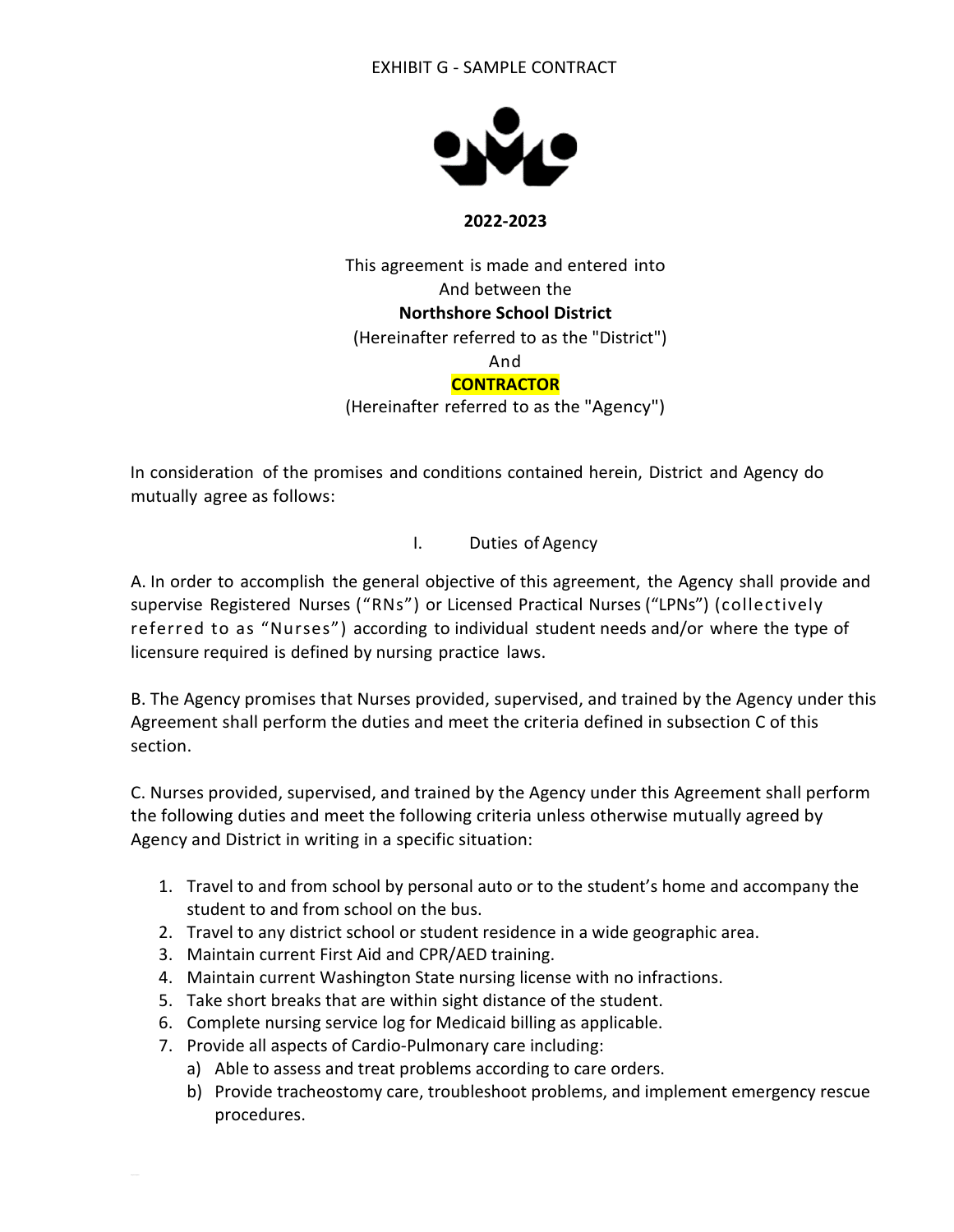- c) Understand ventilator system and devices and demonstrate ability to respond to problems and provide emergency care for system failures.
- d) Understand and safely use oxygen in the school setting.
- e) Understand suctioning equipment and provide suctioning.
- f) Understand and implement school plan of care and health care provider orders and provide documentation.
- 8. Provide all aspects of feeding and nutritional care:
	- a) Able to assess and treat problems according to care orders.
	- b) Understand various systems of gastrointestinal tube feedings, provide feedings, and care for equipment.
	- c) Provide a gastrointestinal assessment.
	- d) Practice safe oral feedings including aspiration precautions, according to care orders.
	- e) Provide documentation of service provision as requested.
- 9. Provide all aspects of elimination and hygiene:
	- a) Able to assess typical problems with elimination for students with quadriplegic or paraplegic diagnosis and institute emergency care measures.
	- b) Able to catheterize students.
	- c) Able to lift and transport students by self, with help and/or lift device.
	- d) Understands use of various life techniques and equipment.
	- e) Provide diaper changes and skin assessment.
- 10. Provide for all aspects of environmental safety;
	- a) Understand mobility needs of student and special precautions in a school facility and on field trips.
	- b) Understand use of various equipment e.g. walker, wheelchair, stander device, Stryker chair.
	- c) Provide safe transfer of student according to daily schedule and classroom needs.
	- d) Assess needs and provide safe care for students at risk for injury.
	- e) Assist with student evacuation during building emergency drills and/or actual emergency events.
	- f) Able to stay with the student in the event of an emergency or building lock-down that extends beyond the school day.
- 11. Provide all aspects of seizure precautions and care;
	- a) Provide care and rescue medications as ordered.
	- b) Provide ongoing neurological assessment and documentation.
- 12. Provide assistance with psycho-social and developmental needs;
	- a) Understand developmental needs of school age child.
	- b) Assist with specialized social needs e.g. non-verbal students.
	- c) Follow specialized plans/goals or behavior plans.
	- d) Assist and provide training for students to develop independence to the extent possible and as outlined in care plans/IEP e.g. ability to get help when needed, provide self-care.
- 13. Provide medications orally, topically, rectally, or by injection; nasal spray, eye and ear drops. Ability to work with insulin pumps, continuous glucose monitoring devices and a central line catheter.
- 14. Communicate with teaching staff, school district nursing staff and parents;
	- a) Follow district plan for communication systems.
	- b) Able to contact appropriate staff for questions/concerns and emergencies.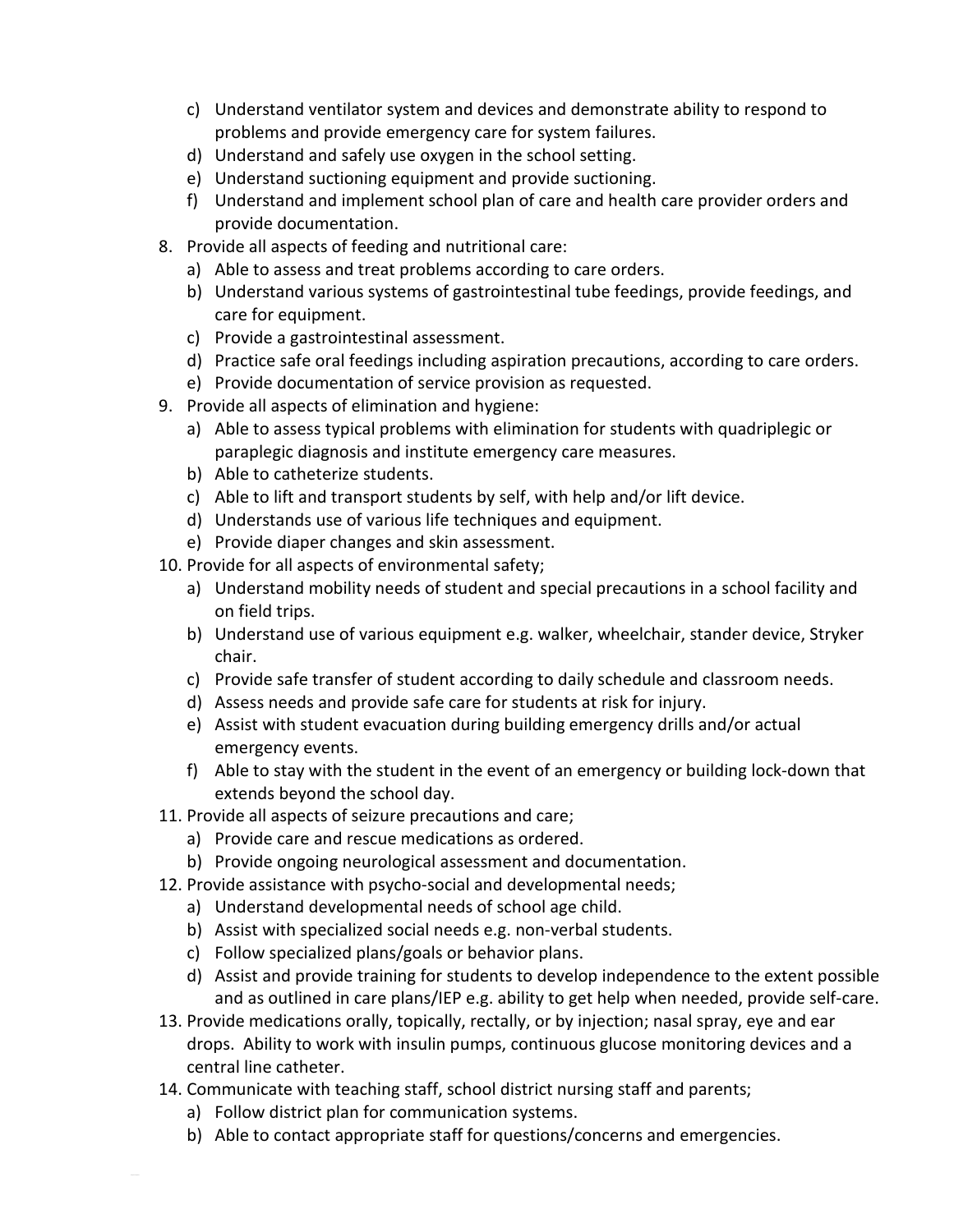- 15. Willing to assist with educationally related activities for the student.
- 16. Attend meetings or trainings related to the student's IEP or health/nursing care if needed.

D. Agency bears sole responsibility for supervision, training, compensation, and payment of Nurses it provides under this Agreement.

E. Agency and its employees and agents shall comply with the confidentiality requirements identified in section III of this agreement.

F. The Agency shall not utilize any employee at a school site or allow any contact between school children or developmentally disabled persons and any employee of Agency when an employee has pled guilty to or been convicted of any felony crime specified under RCW 28A.400.322, as now existing or hereafter amended.

G. Agency's employees who have regularly scheduled unsupervised access to children or developmentally disabled persons, and/or who hire employees who will have regularly scheduled unsupervised access to children or developmentally disabled persons, shall perform a record check through the Washington State Patrol criminal identification system and through the Federal Bureau of Investigation at the time of hiring the employee, as required by RCW 28A.400.303. The record check shall include a fingerprint check using a complete Washington state criminal identification fingerprint card. If the employee has had a record check within the previous two years, NSD may waive the requirement. The Agency shall determine whether the applicant or the Agency shall pay costs associated with the record check.

H. The Agency will comply with District Policies and Procedures related to the appropriate treatment of students including but not limited to Policy and Procedures 3210 (Nondiscrimination), 3211 (Gender Equity), 3246 (Use of Isolation, Restraint, Restraint Devices and Reasonable Force)(including the requirement to provide incident reports for any incidents or isolation or restraint), 3311 (Corporal Punishment), 3421 (Child Abuse and Neglect)(including mandatory reporting) and 5253 (Maintaining Professional Boundaries between Employees and Students).

I. Agency will train its employees regarding their obligations under the above policies and procedures and/or the state law requirements they implement. Any report to law enforcement agencies or Child Protective Services made by the Agency under the above provisions will also be made simultaneously to the District's Representative.

J. To request compensation or expenses from the District for services provided pursuant to this Agreement, the Agency shall:

- 1. Submit detailed vouchers that support the performance rendered or expenses incurred for which payment is requested - including clearly identified charges per individual student;
- 2. Respond to any reasonable requests from the District for information needed to determine the performance rendered or expenses incurred; and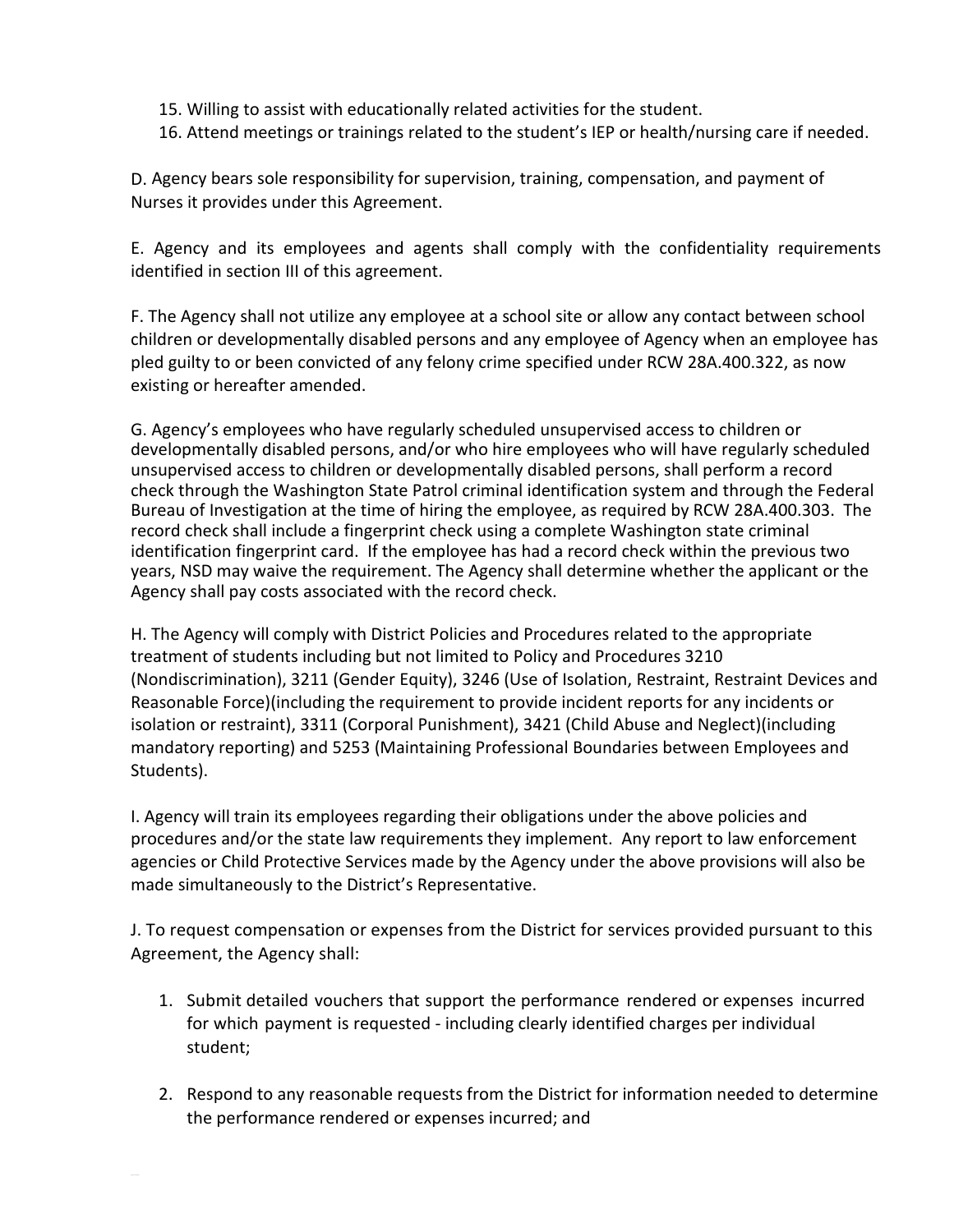3. Perform to the satisfaction of District's designee; PROVIDED, that approval shall not be unreasonably withheld.

K. Records of care shall remain with the District. To the extent any records are retained by the Agency that are not provided to the District, the Agency will upon request provide the District within a reasonable time copies of any documents related to the provision of services under this Agreement, including but not limited to service logs, IEP goal tracking, or any other record which may be considered either a public record under state law, or a student record under FERPA. The District' Representative reserves the right to audit the provision of services under this Agreement to ensure compliance with the Student IEPs and state and federal laws.

L. Agency shall, at its sole expense, comply with all applicable laws and governmental rules, regulations or requirements, which may now or hereafter be in force, relating to its performance under this Agreement. District is an equal opportunity employer. The Agency understands and agrees that its own compliance with applicable federal and state nondiscrimination laws is a condition precedent to its rights under this agreement and that violation of said laws may result in cancellation of this agreement.

# II. Duties of the District

In consideration of Agency's satisfactory performance of the duties set forth herein, District shall compensate and/or reimburse the expenses of the Agency as follows:

- A. The Agency shall be compensated at the rates per day and/or hour which are specifically detailed in the Memorandums of Understanding (MOUs) described in subsection B of this section. All expenses necessary to the Agency's performance of this agreement shall be borne in full by the Agency unless provided otherwise under subsection D of this section. The total cost of this Agreement is the sum of the amounts designated for each individual student referenced in the MOU(s) pursuant to subsection B to this agreement incorporated herein.
- B. The District will provide the Agency with an MOU for each student which will specify the amount(s), type(s), and costs of related services for which the District will provide payment.
- C. There will be no reimbursement for travel or per diem for the Agency or for its employees or agents.
- D. All payments of compensation and expenses to Agency shall be conditioned upon Agency's:
	- 1. Submission of detailed vouchers that support the performance rendered or expenses incurred for which payment is requested - including clearly identified charges per individual student;
	- 2. Response to any reasonable requests from the District for information needed to determine the performance rendered or expenses incurred; and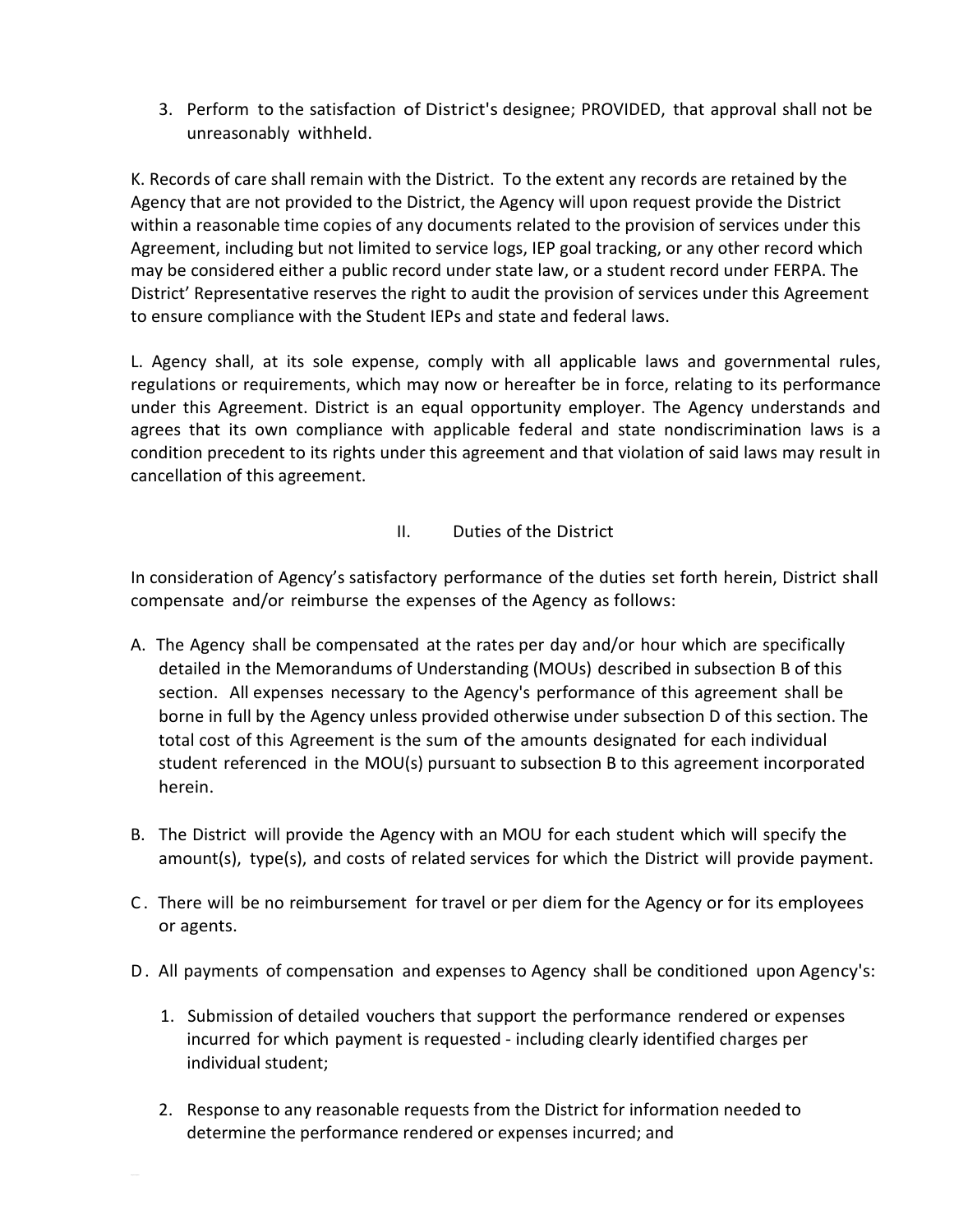- 3. Performance to the satisfaction of District's designee; PROVIDED, that approval shall not be unreasonably withheld.
- E. Except as expressly agreed upon as part of the student's IEP as a District expense, or as expressly provided herein, or upon mutual written agreement between the Agency and District, all expenses necessary to the Agency's satisfactory performance of this agreement shall be borne in full by the Agency.
- F. Any date specified herein for payment(s) to Agency shall be considered extended as necessary to process and deliver a warrant for the amount(s).
- G. The District shall not be responsible for supervision, compensation, payment or reimbursement of expenses of Nurses provided by the Agency under this Agreement.
- H. The District remains responsible for compliance with due process, IEP, annual review, and the determination of all services and placements. The District will contact the Agency sixty (60) days prior to the expiration of a student IEP to set the possible dates for the IEP meeting. The District will review the Agency's proposal for IEP and services seven (7) days prior to the IEP date. The District will send the parent notice of IEP meeting to the parents prior to the IEP meeting.
	- III. Ownership of Work Products and Restriction Against Dissemination

Upon District's request, the Agency shall present a copy of all correspondence, papers, documents, reports, and any other student educational records that are received or developed by Agency and Agency's employee(s) and agent(s), including Nurses provided under this Agreement, in the course of performing or as an incident thereto Agency's duties under this Agreement.

Agency and Agency's employee(s) and agent(s), including Nurses provided under this Agreement, shall comply with the confidentiality requirements applicable to the student's personal, educational, and/or health information both during the term of this Agreement and at any time thereafter. Agency and Agency's employee(s) and agent(s), including Nurses provided under this Agreement, shall comply with all state and federal regulations and District policies governing confidentiality, including but not limited to the federal Family Education Rights and Privacy Act (FERPA) and Health Information Technology for Economic and Clinical Health Act (HITECH).

In the event that District provides personal identifiable information (PII) as defined in 34 CFR 99.3, to the Agency, the Agency will be deemed under District policies and procedures a "school official" under 34 CFR 99.3 (a) (1). The Agency acknowledges that PII is the Confidential Information of the District. The Agency will only disclose such PII to the Agency's employees. The Agency's employees will not disclose or re-disclose such PII to any third party. The Agency will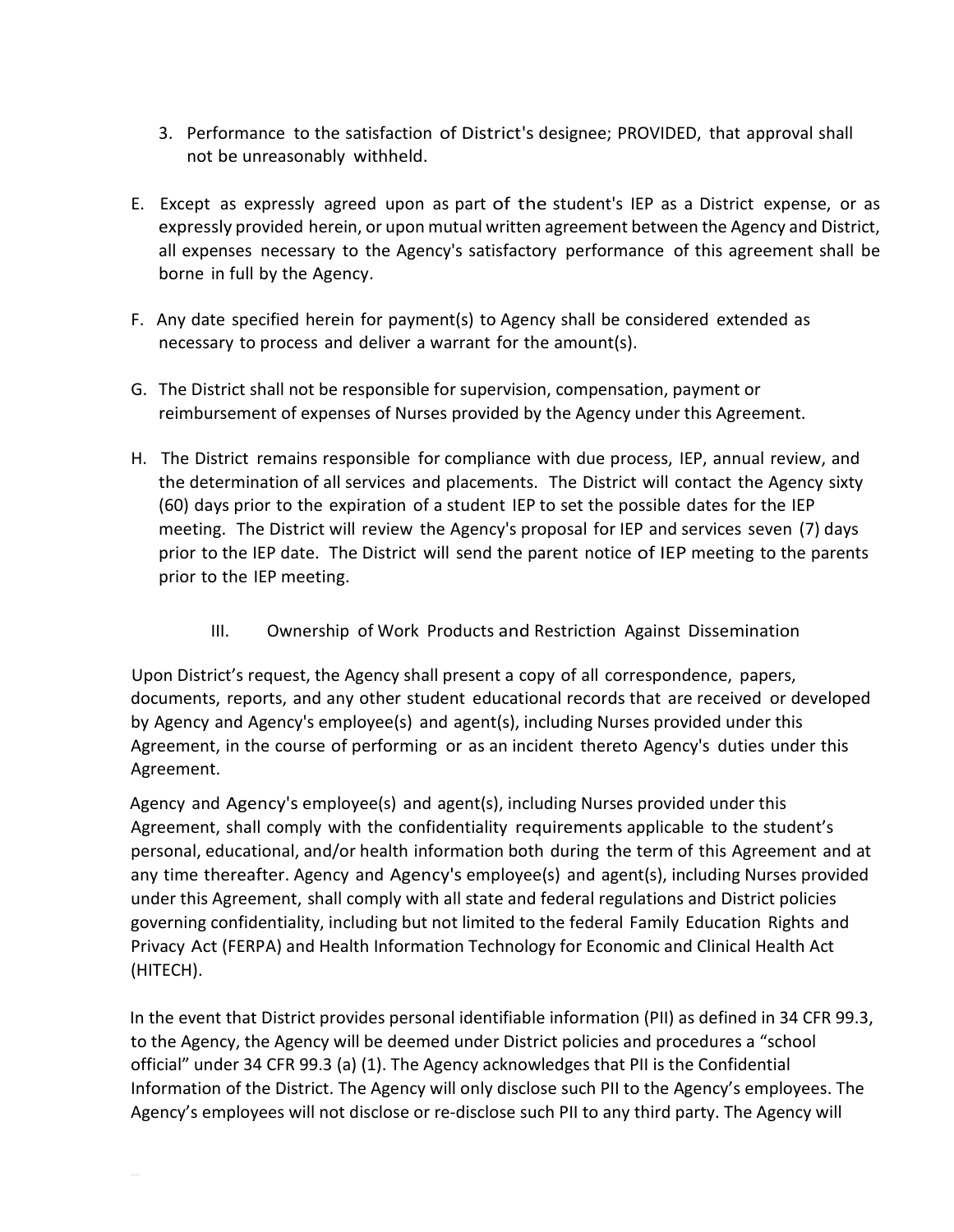promptly return to District all PII in the Agency's possession or control upon termination or expiration of the Agreement and/or upon District's request.

All work, papers, and drawings produced and conduct exhibited by student while receiving instruction from Agency shall remain confidential. Information related to pupil's conduct and/or class work shall not be released to any private agency or individual without written approval of the District, parent/guardian, or adult student, unless necessary to comply with law.

# IV. Independent Contractor Status of Agency

Agency is contracting with the District as an independent contractor. This Agreement does not create any relationship between Agency and District of employer and employee, master and servant, principal and agent, or landlord and tenant. Agency has no power or authority to make any statement or representation or to incur any debt, litigation, or liability of any kind in the name of the District, for it, or on its account. Agency and its employees or agents are not volunteers or employees of the District in any capacity. The District shall not be responsible for withholding or paying any taxes on behalf of Agency or its employees or agents. Agency expressly waives any immunity or limitations (e.g. on the type or amount of damages, compensation, benefits or liability payable by Agency) that might otherwise be afforded under any industrial insurance, worker's compensation, disability benefit or similar law, rule, regulation or order of any governmental entity having jurisdiction (including, but not limited to, the Washington Industrial Act, Title 51 of the Revised Code of Washington). Agency shall provide an IRS Form W-9 "Request for Taxpayer Identification Number and Certification" to the District upon request.

# V. Insurance and Indemnification

A. All activities performed by Agency are performed at its own risk. The Agency shall defend, indemnify, and hold the District, its officers, agents, employees, and volunteers harmless from and against any and all liability, loss, expense, including reasonable attorney's fees, or claims for injury or damages arising out of the performance of the Agreement but only in proportion to and to the extent such liability, loss, expense, attorney's fees, or claims for injury or damages are caused by or result from the negligent or intentional acts or omission of the Agency, its officers, agents, employees, or volunteers.

The District shall defend, indemnify, and hold the Agency, it officers, agents, employees, and volunteers harmless from and against any and all liability, loss, expense, including reasonable attorney's fees, or claims for injury or damages arising out of the performance of the Agreement but only in proportion to and to the extent such liability, loss, expenses, attorney's fees, or claims for injury or damages are caused by or result from the negligent or intentional acts or omission of the District, its officers, agents, employees or volunteers.

B. Agency agrees to maintain in full force and effect, at its sole expense, commercial general liability with a limit of not less than one million dollars, (\$1,000,000.00) bodily injury, personal injury and property damage combined per occurrence. Such insurance shall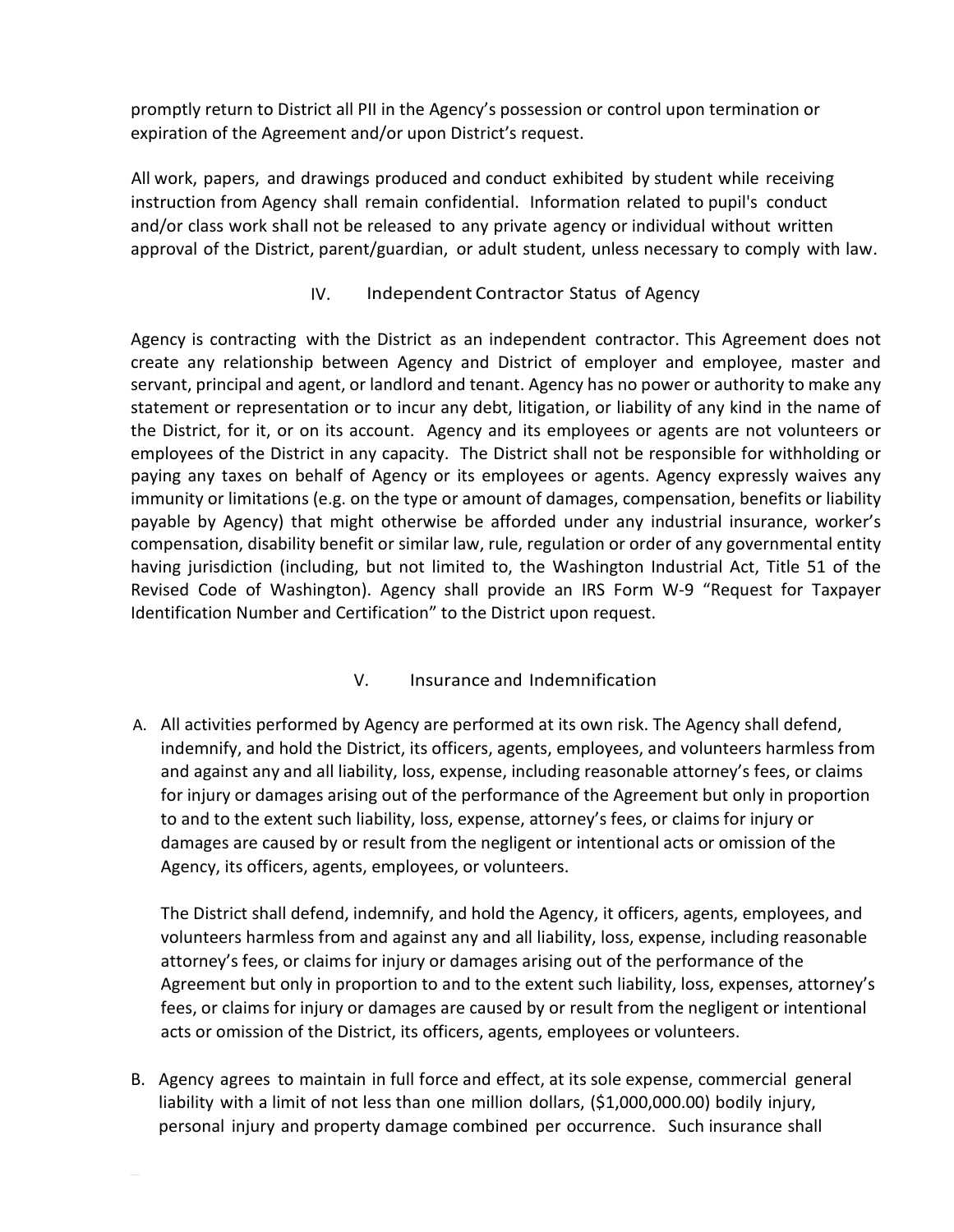include premises and operations liability, contractual liability, personal and advertising liability, and coverage for sexual molestation and abuse, and shall include the District, and its official, employees, and agents as additional insureds. Upon request, Agency shall provide District with a certificate of insurance naming NSD as a certificate holder evidencing compliance with the foregoing. Agency also agrees to maintain Workers' Compensation covering all its employees and independent contractors. The Agency shall provide 30 days prior written notice before any change or reduction in the Agency's insurance.

C. Agency agrees to maintain in full force and effect, professional liability insurance with a limit of not less than one million dollars, (\$1,000,000.00) per claim and aggregate. Upon request, Agency shall provide District with a certificate of insurance naming NSD as a certificate holder evidencing compliance with the foregoing.

## VI. Certifications

Certification Regarding Debarment, Suspension, Proposed Debarment, and Other Responsibility Matters: Agency certifies that, to the best of their knowledge/belief that neither the Agency nor its principals are presently debarred, suspended, proposed for debarment, declared ineligible, or voluntarily excluded for the award of contracts by any Federal governmental agency or department.

"Principals", for the purpose of this certification, means officers; directors; owners; partners; and persons having primary management or supervisory responsibilities within a business entity (e.g. general manager, plant manager, head of subsidiary, division, or business segment, and similar positions).

Agency shall provide immediate written notice to District if at any time during the term of this Agreement, including any renewals hereof, such certification was erroneous when made or has become erroneous by reason of changed circumstances.

Should the lower prospective lower tier participant enter into a covered transaction with another person at the next lower tier, the prospective lower tier participant agrees by signing this agreement that it will verify that the person with whom it intends to do business is not excluded or disqualified. The prospective lower tier participant will do this by:

- (a) Checking the Federal System for Award Management (SAM); or
- (b) Collecting a certification from that person if allowed by this rule; or
- (c) Adding a clause or condition to the covered transaction with that person.

Based on such notification, or if District should determine at any time that this certification is false, District reserves the right to review the status of the organization and if necessary, terminate this Agreement.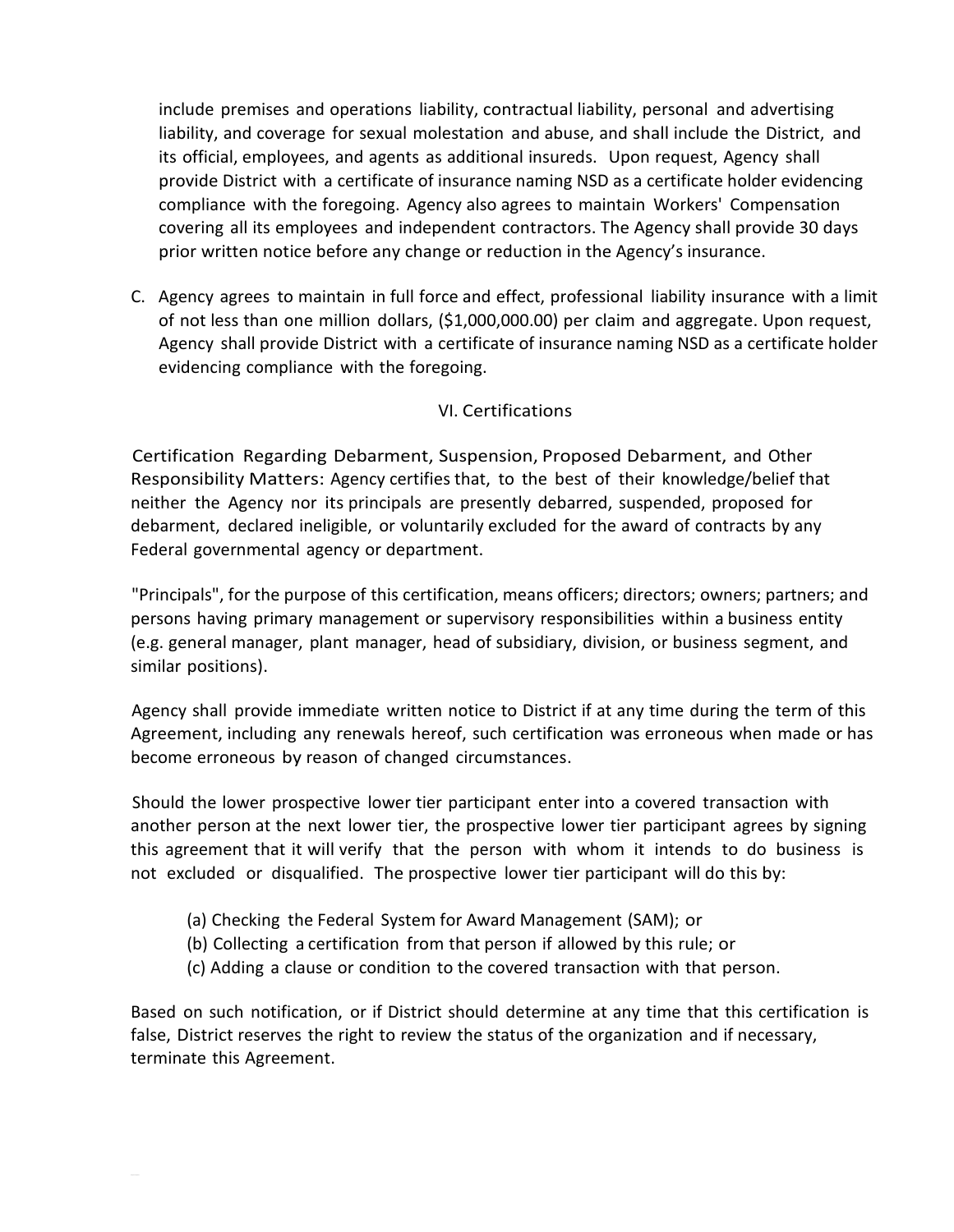# VII. Termination

- A. In the event that any of the provisions of this contract are violated by the Agency, the District may serve written notice upon the Agency of its intention to terminate such contract, such notice to contain the reason for such intention to terminate the contract, and unless within ten (10) days after the serving of such notice upon the Agency such violation shall cease and satisfactory arrangement for correction be made, the contract shall upon expiration of said ten (10) days, cease and terminate. In the event of any such termination, the District shall immediately serve the notice thereof upon the Agency in default, and procure all materials or services involved in the contract from other sources, and the Agency shall be liable to the District for any excess cost occasioned the District thereby.
- B. The District reserves the right to immediately terminate Agency's employees or subcontractors for unsafe care or failure to adhere to the care plan and/or District Policies and Procedures.
- C. The District reserves the right to terminate services under this contract at the convenience of the District. Vendor shall be paid for any work completed up to the written cancellation of the District.

# VIII. Agreement and Modification

The terms and conditions set forth herein constitute the entire understanding of the parties relating to the provision of the services by Agency to District. All previous proposals, offers, and other communications relative to the provisions of these services by Agency, oral or written, are hereby superseded, except to the extent that they have been expressly incorporated by reference herein. In the event of conflict, this Agreement, as amended, shall govern. This Agreement may be modified only by a written agreement or written change order executed in writing by both parties, provided a modification of the Work by District pursuant to the express terms of this Agreement shall not require a separate written amendment or change order.

# IX. Applicable Law

This agreement shall be governed and construed in accordance with the laws of the State of Washington.

# X. Non-Discrimination

No person shall, on the grounds of race, color, national origin, or sex be excluded from participation, be denied the benefits of, or be otherwise subject to discrimination under any activity performed pursuant to this agreement

# XI. Dispute Resolution

If any dispute should arise regarding this Agreement, the parties will first attempt to resolve the dispute by exchange of documents by senior management of the parties, who may be assisted by counsel. The parties may, as part of the informal dispute resolution process, either negotiate directly or, if mutually agreed, engage the services of a mutually acceptable mediator to assist in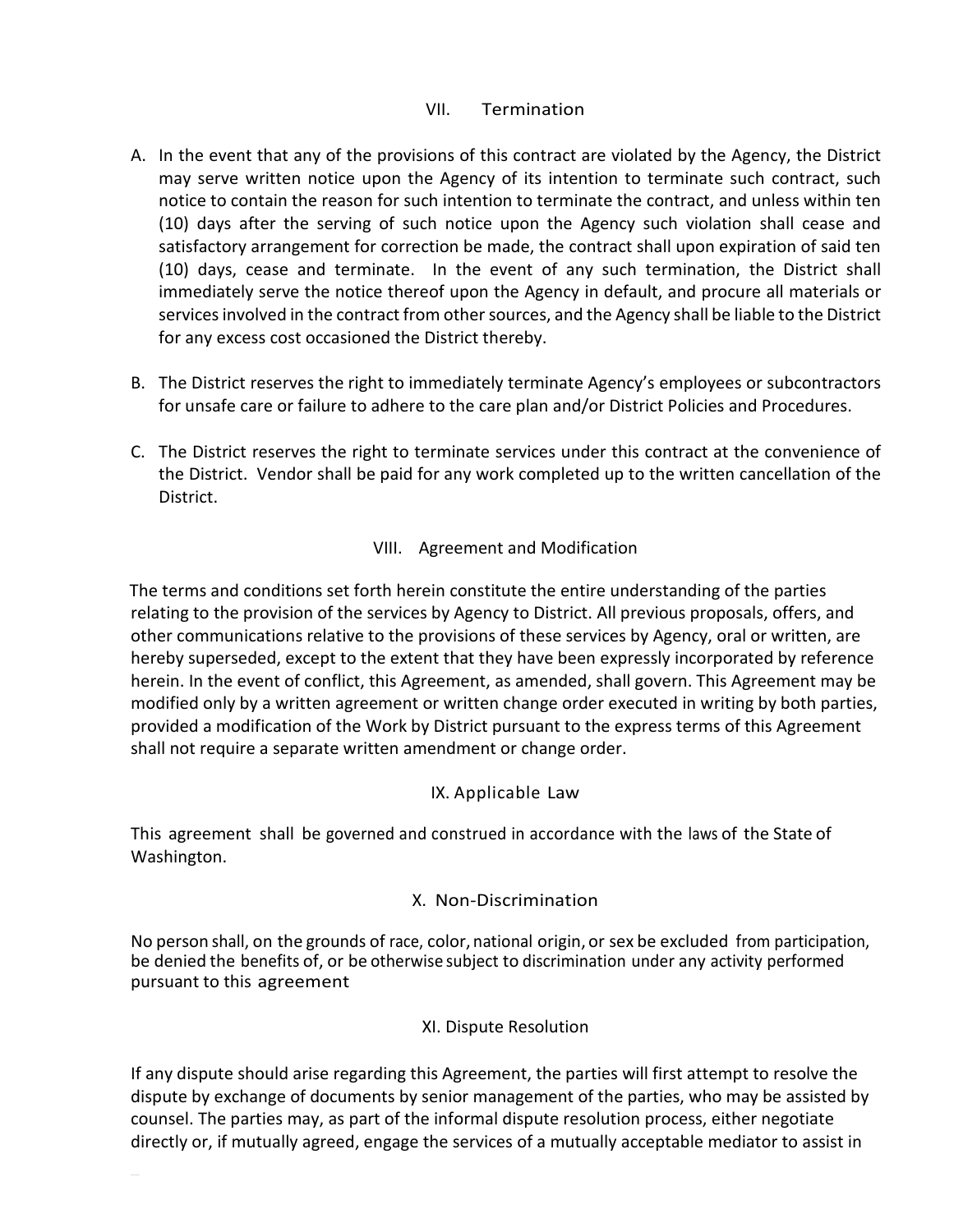the settlement process. The cost of the mediator shall be shared equally by the parties. Any thereafter unresolved disputes shall be litigated in the King County Superior Court, Seattle, Washington. In any litigation, the Prevailing Party shall be entitled to receive, as part of any award or judgment, its reasonable attorneys' and experts' fees and costs incurred in handling the dispute, whether incurred prior to or after the filing of litigation.

# XII. Waiver

The failure of Agency or District in any one or more instances to enforce one or more of the terms or conditions of this Agreement or to exercise any right or privilege in the Agreement or the waiver of Agency or District of any breach of the terms or conditions of this Agreement shall not be construed as thereafter waiving any such terms, conditions, rights, or privileges, and the same shall continue and remain in force and effect as if no such failure to enforce had occurred.

# XIII. Severability

Each provision of this Agreement is severable from the others. Should any provision of this Agreement be found invalid or unenforceable, such provision shall be ineffective only to the extent required by law, without invalidating the remainder of such provision or the remainder of this Agreement, provided that such effect is consistent with the fundamental purpose of this Agreement. The terms and conditions set forth herein shall survive the termination of this Agreement.

# XIV. COVID-19 Protocols

Due to a Washington State legal mandate, masks must be worn in all indoor settings regardless of vaccination status. Effective October 18, all district staff must be vaccinated.

NSD COVID-19 Information & Resources webpage provides up to date information, as well as the COVID-19 SAFETY PROTOCOLS handbook: <https://www.nsd.org/covid19/protocols>

# XV. Duration

This agreement shall commence September 1, 2022 and terminate August 31, 2026, allowing for 2 additional 1 (one) year extensions, with the sole exception of Sections III and V, which shall continue to bind the parties, their heirsand successors.

IN WITNESS WHEREOF, District and Agency have executed this agreement.

xxx Nursing Services Northshore School District

l

Signature Signature Signature Signature Signature